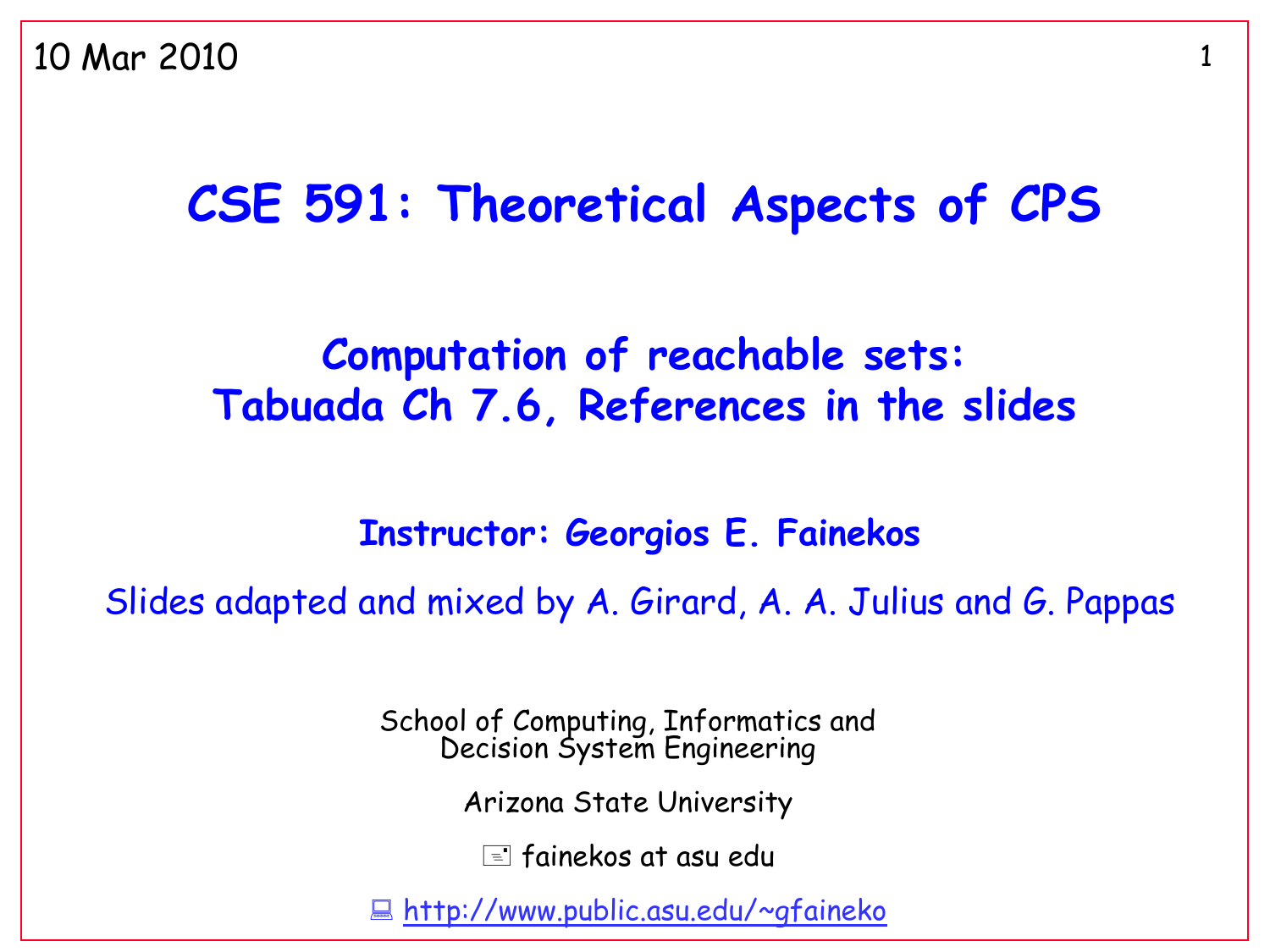#### Reachability Problem

 $\bm{\cdot}$  Given a set F  $\subseteq$  Rʰ, evaluate the expressions

Reach(S)  $\cap F = \varnothing$ Reach $_{[0,T]}(\mathsf{S})$   $\cap \mathsf{F}$  =  $\varnothing$ 

• Safety verification (F is an unsafe set)

• Exact computation difficult (impossible for most systems): -> Compute over-approximations the reachable set

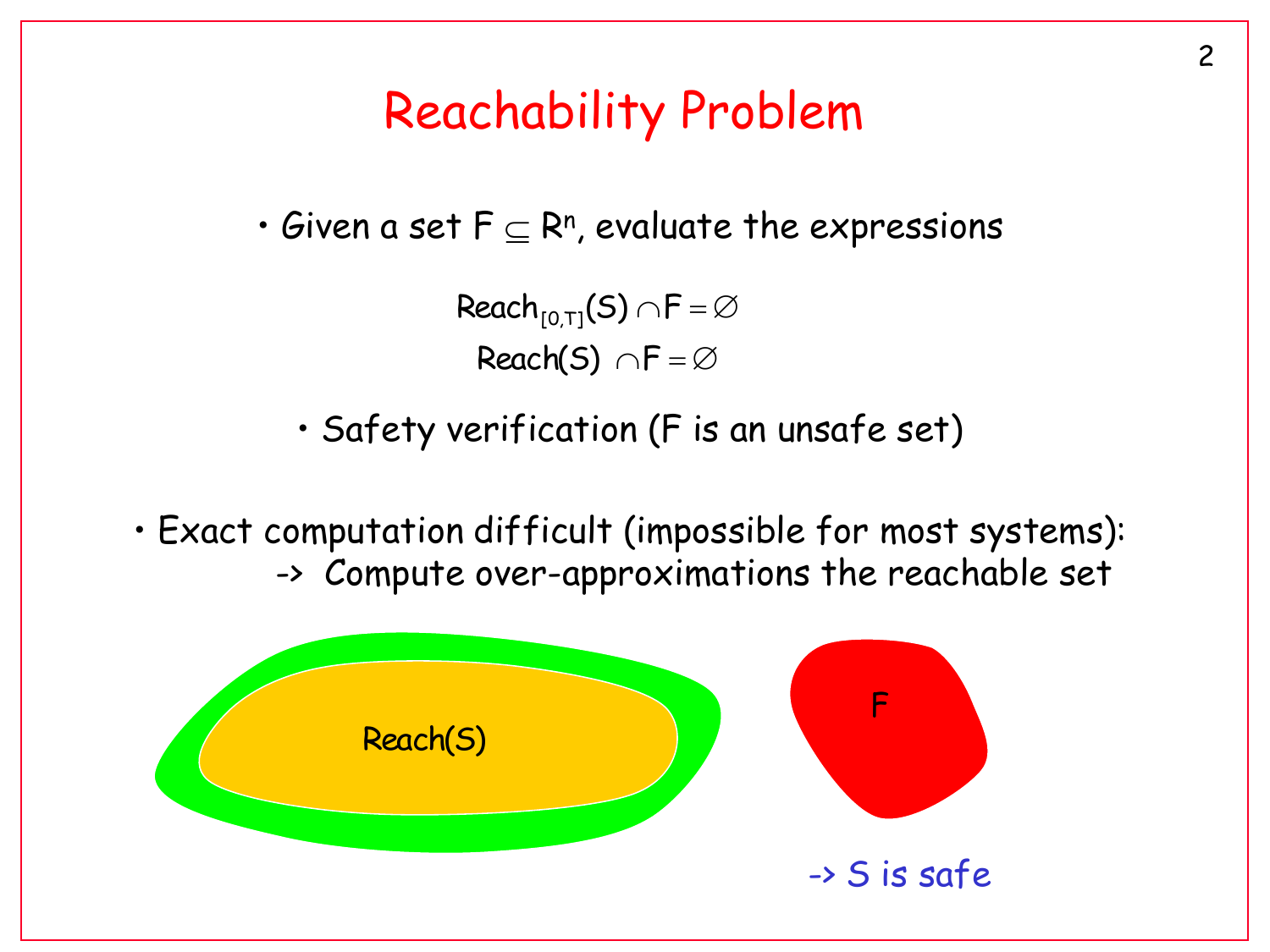# Reachability Analysis Using Numerical **Techniques**

- [Level Sets Methods](http://www.cs.ubc.ca/~mitchell/ToolboxLS/), [Mitchell, Tomlin and other contributors]
- [CheckMate,](http://www.ece.cmu.edu/~webk/checkmate/) [Chutinan, Krogh and other contributors]
- [d/dt](http://www-verimag.imag.fr/~tdang/ddt.html), [Dang]
- [Ellipsoidal Toolbox,](http://www.mathworks.com/matlabcentral/fileexchange/21936-ellipsoidal-toolbox-et) [Kurzhanski and Varaiya]
- [MATISSE](http://www-ljk.imag.fr/membres/Antoine.Girard/Software/Matisse/), [Girard]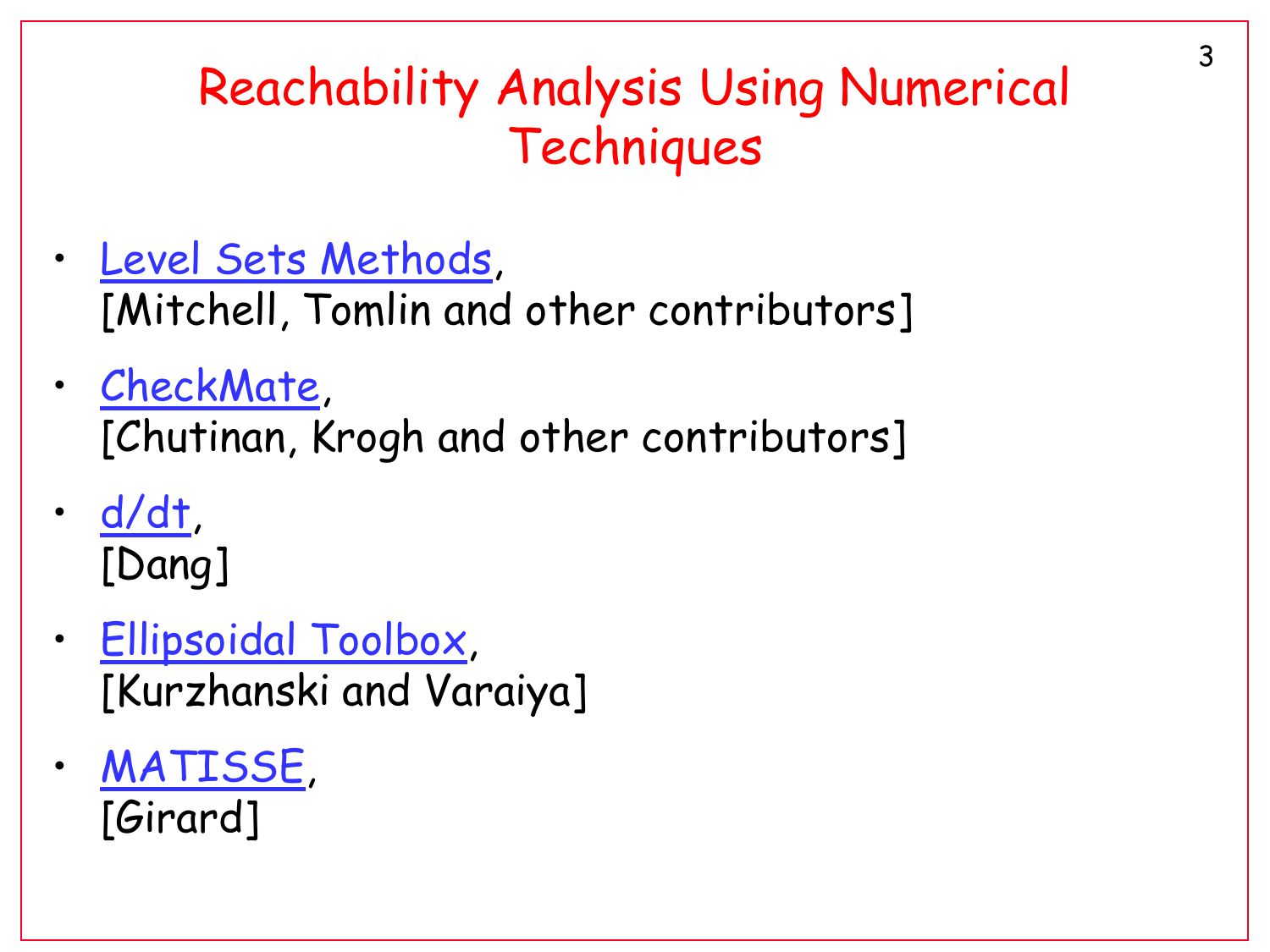#### Flow Pipe Approximation

• Main observation:

Given a time step  $r$  and  $T = Nr$ ,

$$
\text{Reach}_{[0,T]}(S) = \bigcup_{k=0}^{k=N-1} \text{Reach}_{[kr,(k+1)r]}(S).
$$

and

$$
\text{Reach}_{[kr,(k+1)r]}(S) = \Phi_r \big( \text{Reach}_{[(k-1)r,kr]}(S) \big)
$$

where  $\Phi_{\sf r}({\sf X})$  is the set of points reachable at time r from X.

$$
\Phi_r(\text{Reach}_{[0,r]}(S))
$$
 
$$
\Phi_r(\text{Reach}_{[0,r]}(S))
$$
 
$$
\Phi_r(\text{Reach}_{[r,2r]}(S))
$$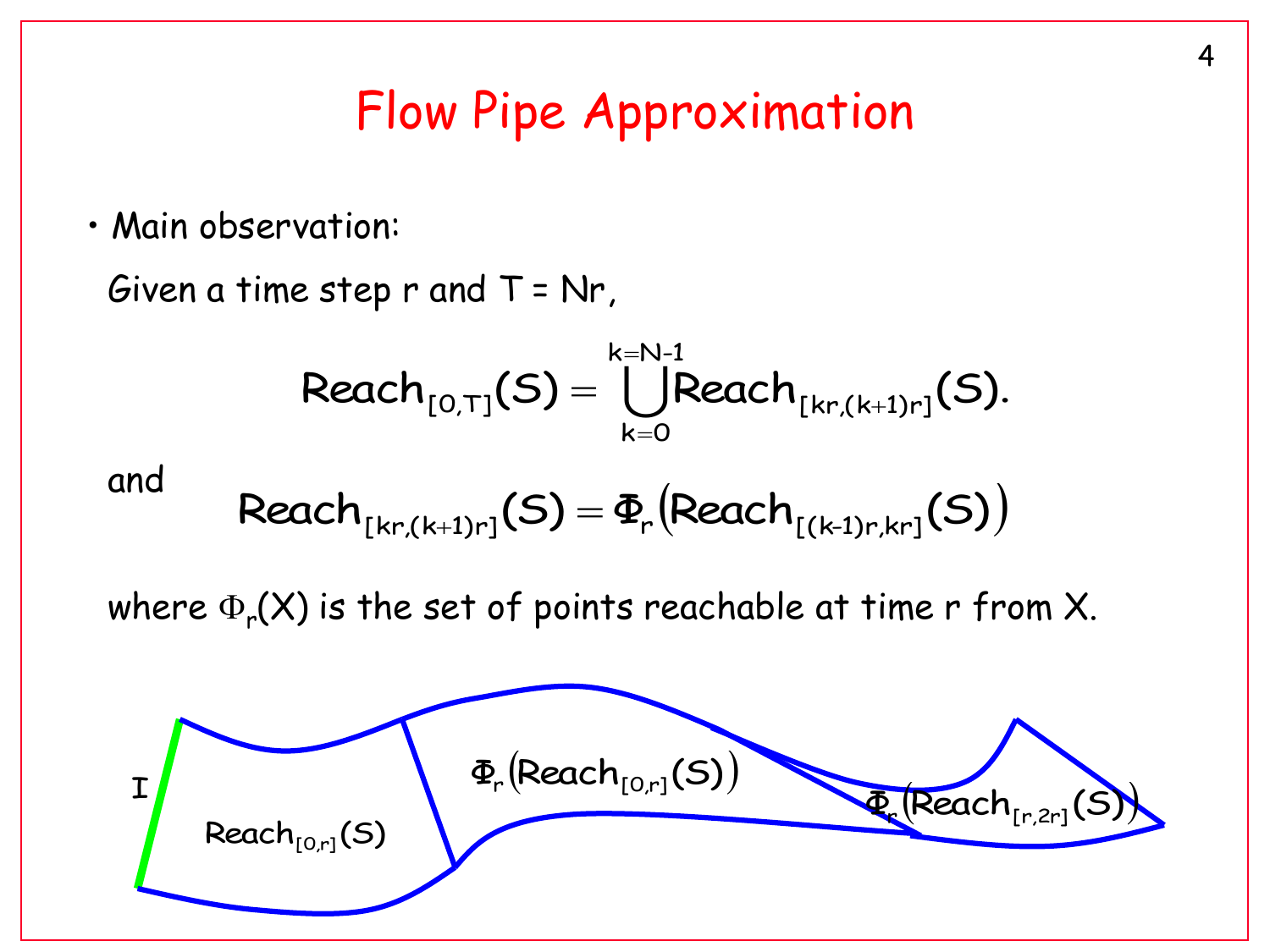### Flow Pipe Approximation

- Algorithm:
	- Over-approximate Reach $_{[0,r]}(S)$
	- Propagate the reachable set using  $\Phi_r$
- For linear systems (f(x,u)=Ax+Bu):

 $\Phi_{r}(X)=e^{rA}X\oplus V$ 

- After initialization, only requires
	- linear transformations
	- Minkowski sums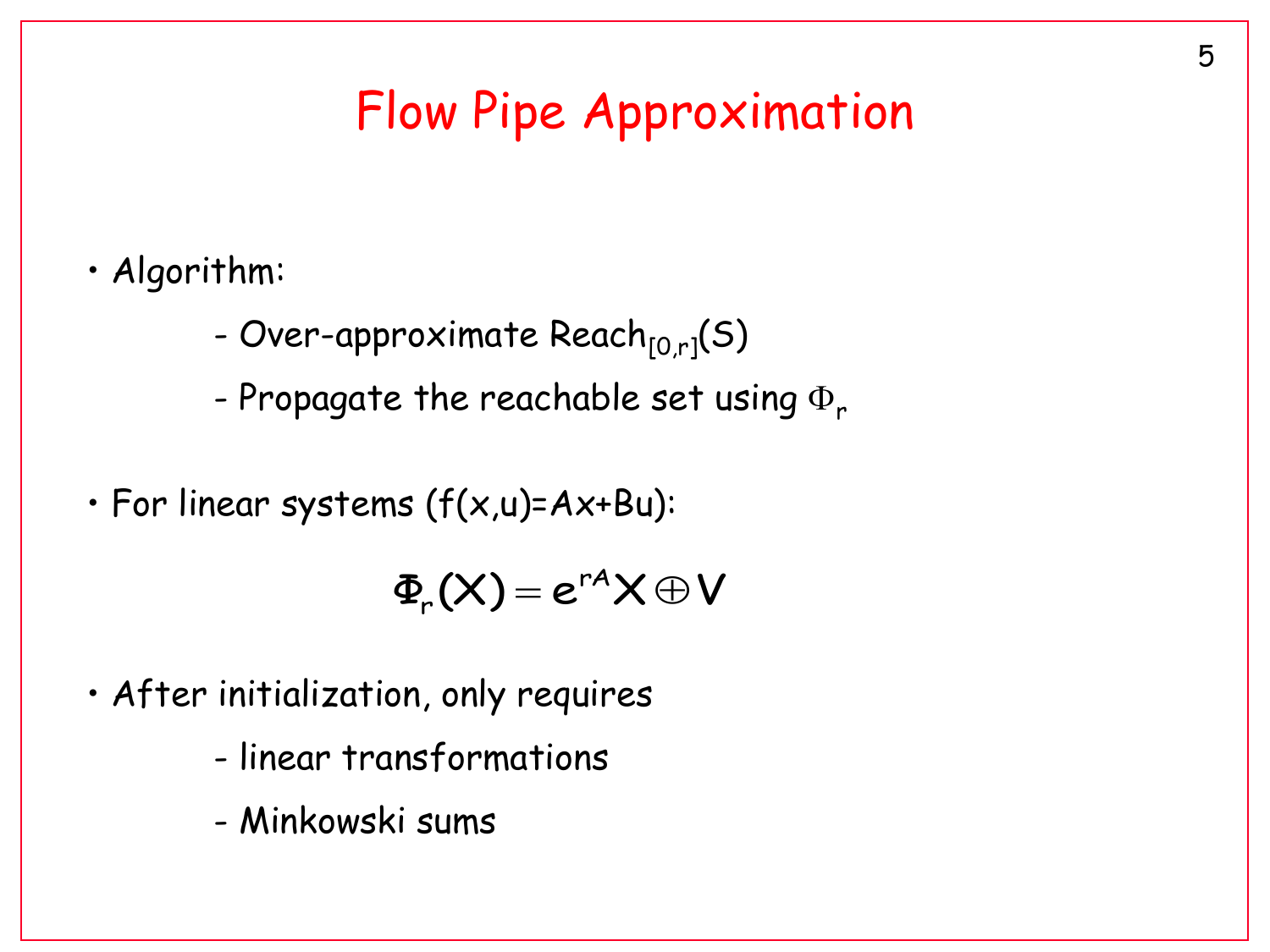$C_1x \leq d_1$ 

- H-Polyhedron
	- $P = \bigcap_{i \in \{1,p\}} \Set{ \times \in \mathbb{R}^n | C_i \times \leq d_i }$

- V-Polytope
	- Convex hull of finite set of points

- H-Polyhedron vs V-Polytope
	- d-cube: 2d halfspaces vs 2<sup>d</sup> vertices
- Matlab Toolbox for manipulating polytopes

Polytopes

 $C_2x \leq d_2$ 

• [MPT](http://control.ee.ethz.ch/~mpt/)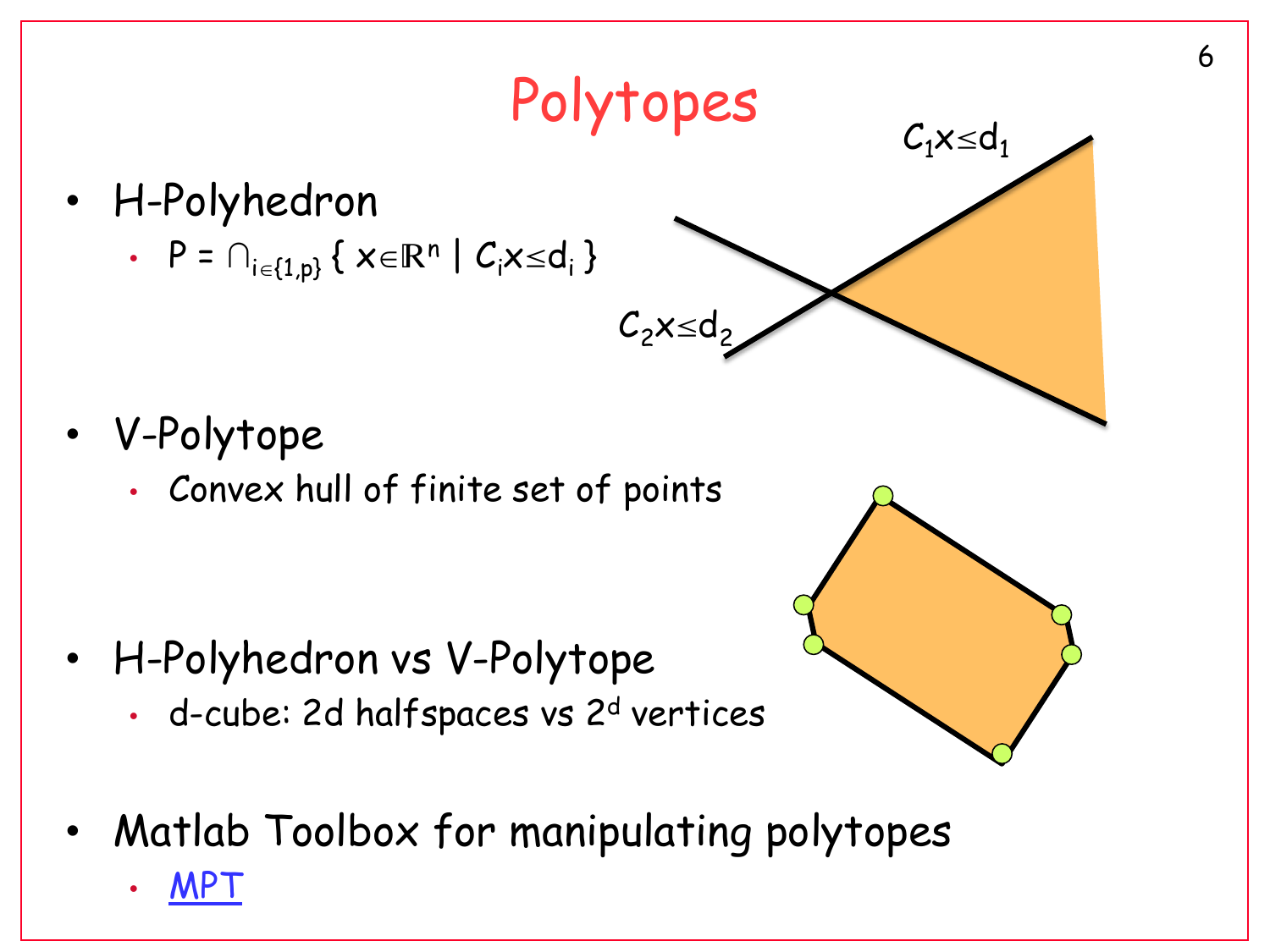# **Ellipsoids**

- $E = \{ x \mid (x-x_c)^T A^{-1} (x-x_c) \le 1 \}$ 
	- A is symmetric
	- The lengths of the semi axis are given by  $(\lambda_i)^{1/2}$  $\lambda_i$  are the eigenvalues of A

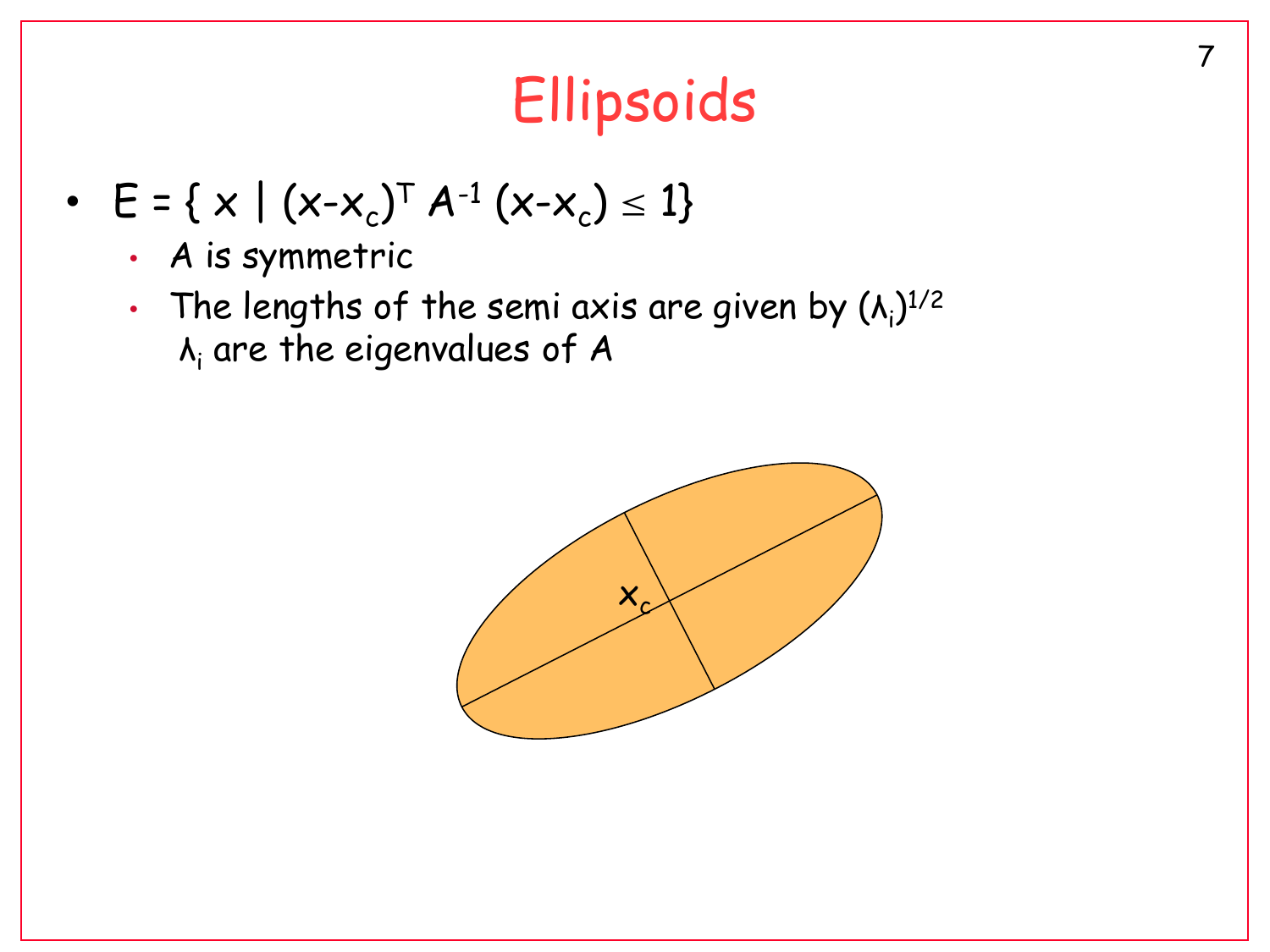# Zonotopes

• Zonotope: Minkowski sum of a finite number of segments.

$$
Z=\left\{x\in R^n,\,x=c+\sum_{i=1}^{i=p}x_ig_i\,,\,-1\leq x_i\leq 1\right\}.
$$

 $\cdot$  cis the center of the zonotope,  $\{g_{1},...,g_{p}\}$  are the generators. The ratio  $p/n$  is the order of the zonotope.



Two dimensional zonotope with 3 generators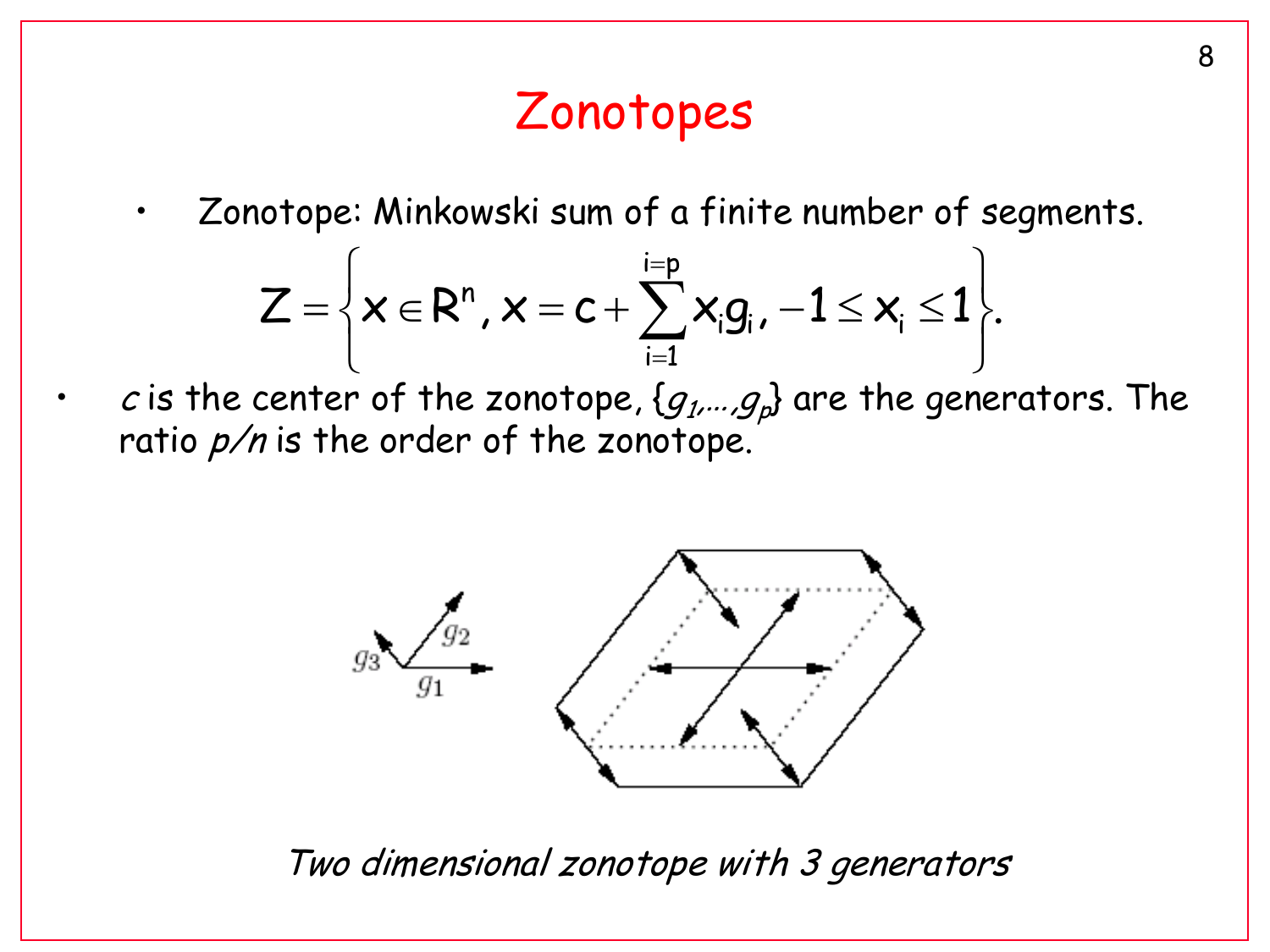Examples 6 7 8 9 10 11 12 13 14 12 14 16 18 20 22 24 26 28 x 1 x2- 4 - 2 0 2 4 - 5 0 5 - 2 - 1 0 1 2 x 1 x 2 x3c = [10, 20]<sup>T</sup> g<sup>1</sup> = [2,-3]<sup>T</sup> g<sup>2</sup> = [1,0]<sup>T</sup> g<sup>3</sup> = [0,1]<sup>T</sup> c = [0, 0, 0]<sup>T</sup> g<sup>1</sup> = [31/2,1,0]<sup>T</sup> g<sup>2</sup> = [31/2 ,-1,0]<sup>T</sup> g<sup>3</sup> = [0,2,0]<sup>T</sup>

 $g_4 = [0, 0, 2]^\top$ 

 $g_4 = [-1, 4]^T$ 

9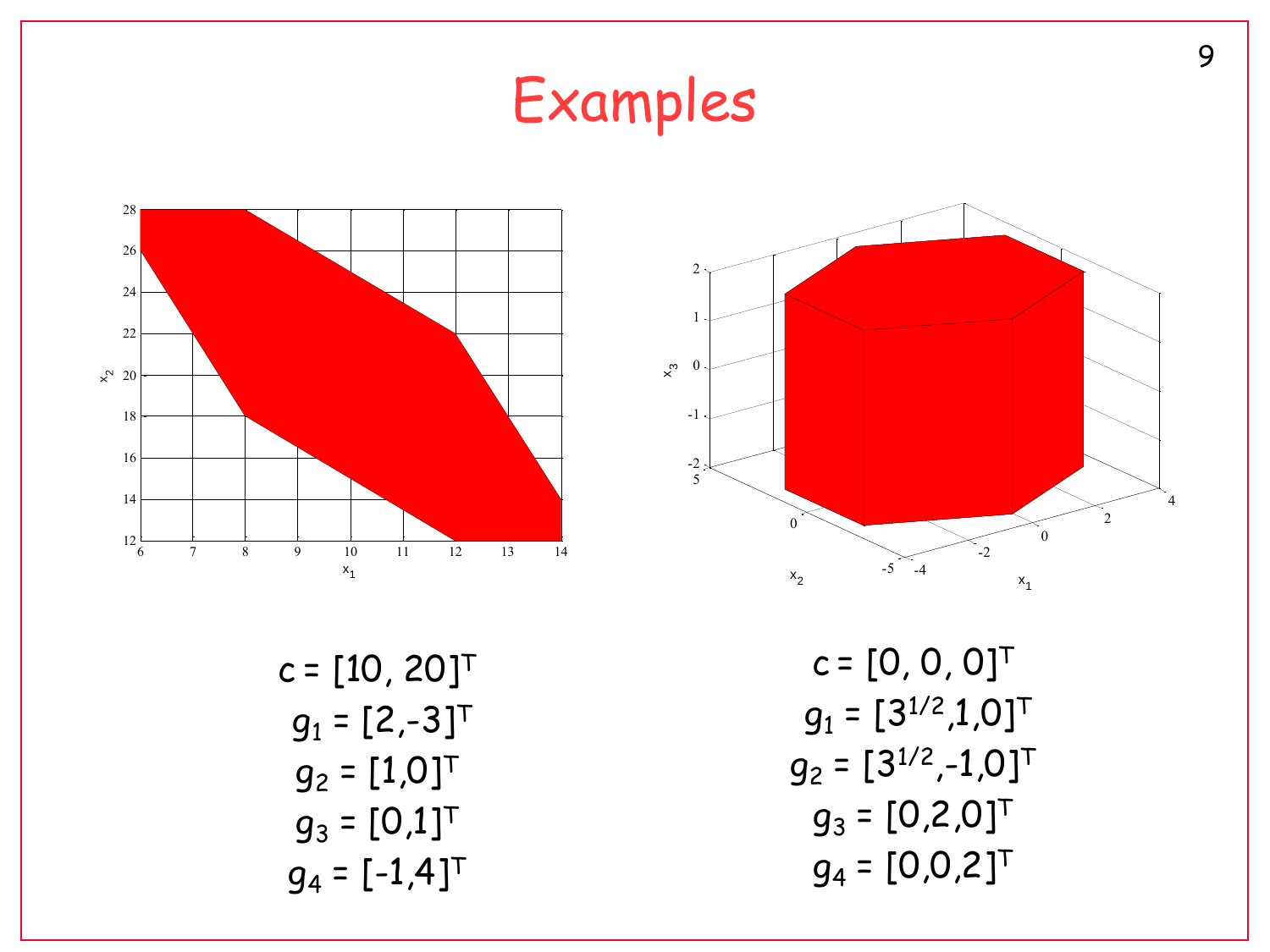#### Some Properties of Zonotopes

- The encoding of a zonotope has a polynomial complexity with the dimension.
- The set of zonotopes is closed under linear transformation  $Z = (c, )$ ,  $LZ = (Lc, .$
- The set of zonotopes is closed under the Minkowski sum  $Z_1 = (c_1, )$ ,  $Z_2 = (c_2, **hh**_{q})$ .  $Z_1 \oplus Z_2 = (c_1 + c_2, < g_1, ..., g_p, h_1, ..., h_q).$
- Exactly what we need for our reachability algorithm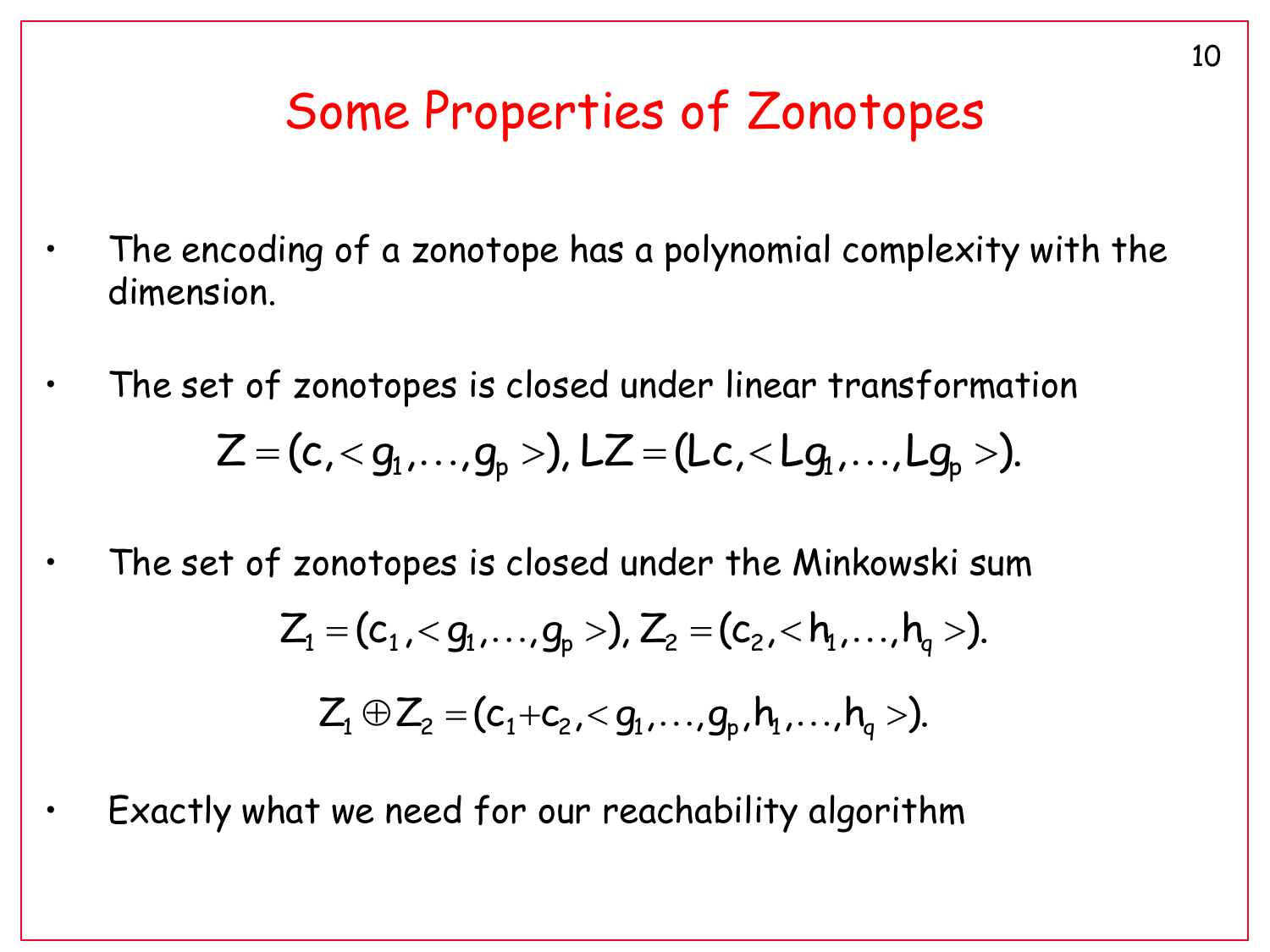### Flow Pipe Approximation

• Choice of the representation of the reachable set:

- closed under linear maps and Minkowski sums
	- -> Polytopes [Krogh; Dang]
	- -> Accurate
	- -> Not scalable (exponential complexity)
- scalable representations
	- -> Ellipsoids [Kurzhanski and Varaiya]
	- -> Oriented rectangular hull [Krogh]
	- -> Not closed under linear maps and Minkowski sums
	- -> Additional computations and approximations
- Zonotopes [Girard]
	- -> Closed under linear maps and Minkowski sums
	- -> Accurate
	- -> Scalable (polynomial complexity/dimension)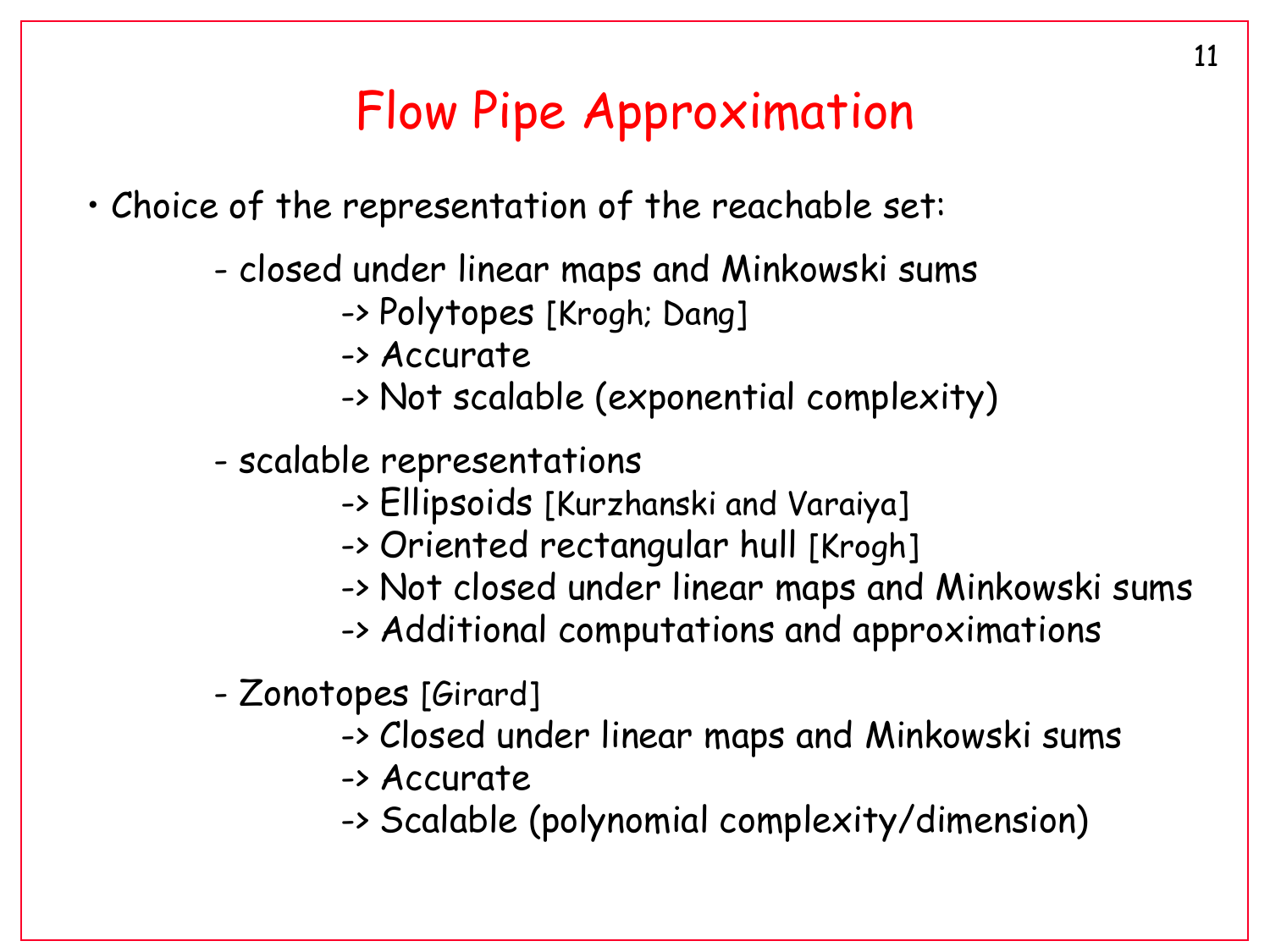#### Linear Systems

Linear systems:  $\dot{x} = Ax + Bu$ .

$$
x(t) = e^{At}x(0) + \int_0^t e^{A(t-\tau)}Bu(\tau)d\tau
$$
  
If  $u(t) \in \mathbb{R}^m : \text{im}[B \ AB \ \cdots \ A^{n-1}B]$ 

If  $||u(t)||_{\infty} \leq \mu$ ,

$$
\left\| \int_0^t e^{(t-\tau)A} B u(\tau) d\tau \right\|_{\infty} \leq \int_0^t \left\| e^{(t-\tau)A} B u(\tau) \right\|_{\infty} d\tau
$$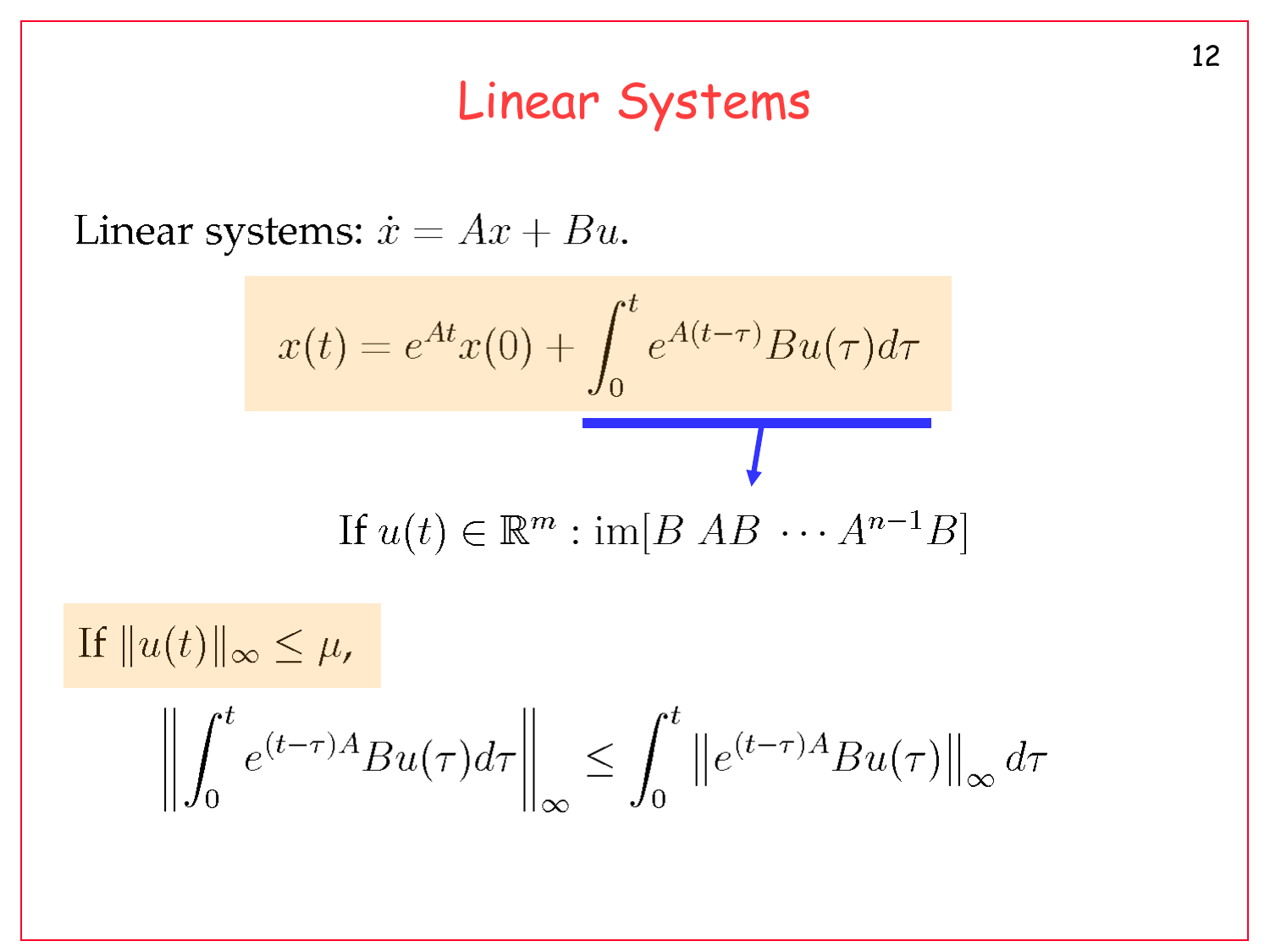#### Linear Systems

$$
\int_0^t \|e^{(t-\tau)A}Bu(\tau)\|_{\infty} d\tau \le \int_0^t \|e^{(t-\tau)A}B\|_{\infty} \|u(\tau)\|_{\infty} d\tau
$$

$$
\le \int_0^t \|e^{(t-\tau)A}B\|_{\infty} \mu d\tau
$$

$$
= \mu \int_0^t \|e^{(t-\tau)A}B\|_{\infty} d\tau
$$

$$
= \mu \cdot \beta
$$

Thus  $\int_0^t e^{A(t-\tau)}Bu(\tau)d\tau$  is approximated with a rectangle.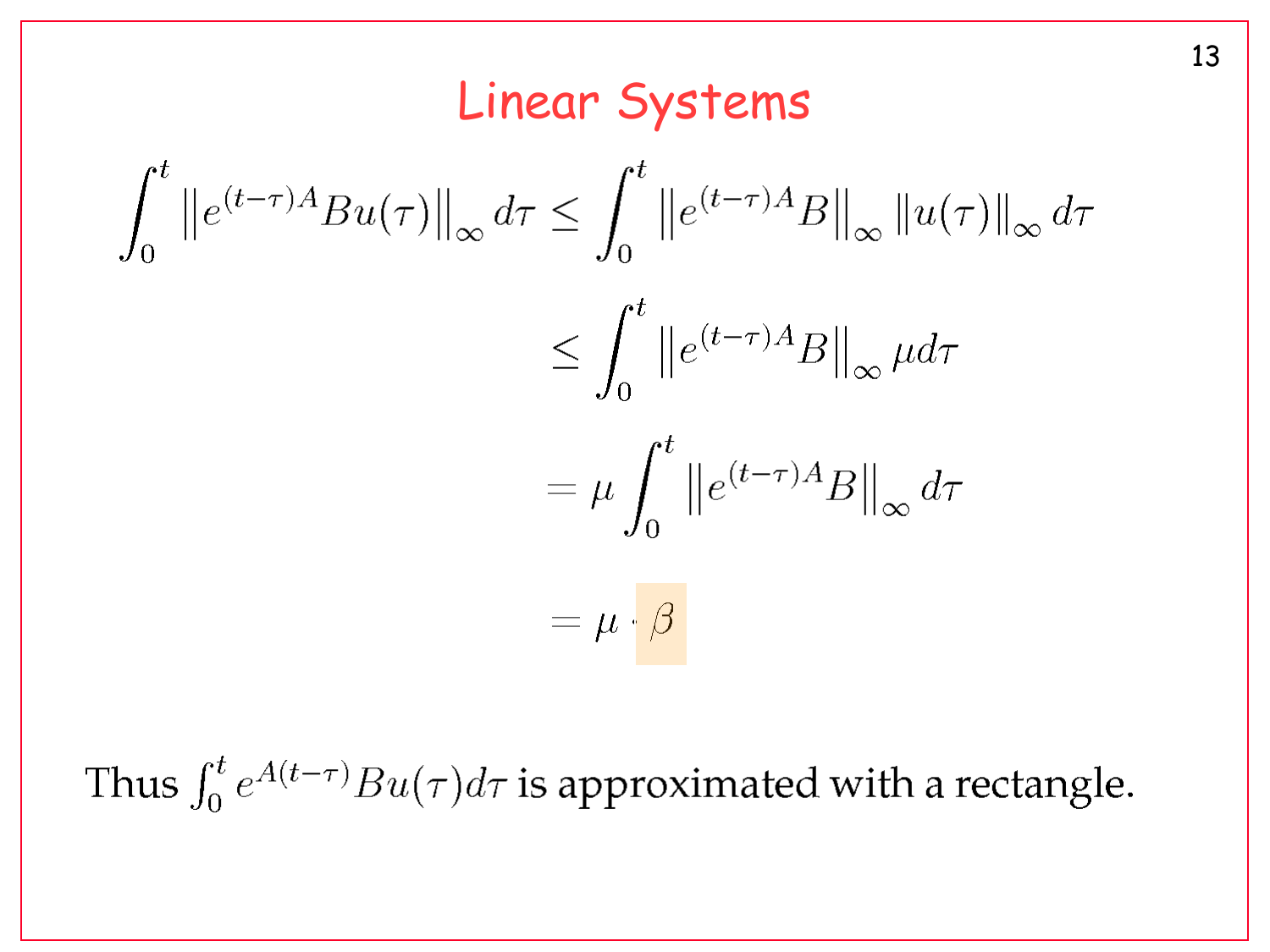# Reachability Algorithm with Zonotopes

APPROXIMATE  $\text{Reach}_{[0,T]}(S)$ 

- 1.  $r = \frac{T}{N}$
- 2. Obtain a zonotope  $Q_0$  as an over approximation of  $\text{Reach}_{[0,r]}(S)$ .
- 3.  $R_0 = Q_0$ .
- 4.  $Q_{i+1} = e^{Ar} Q_i \oplus \Box$ .
- 5.  $R_{i+1} = R_i \cup Q_{i+1}$ .
- 6. Reach<sub>[0,T]</sub> $(S) \approx R_N$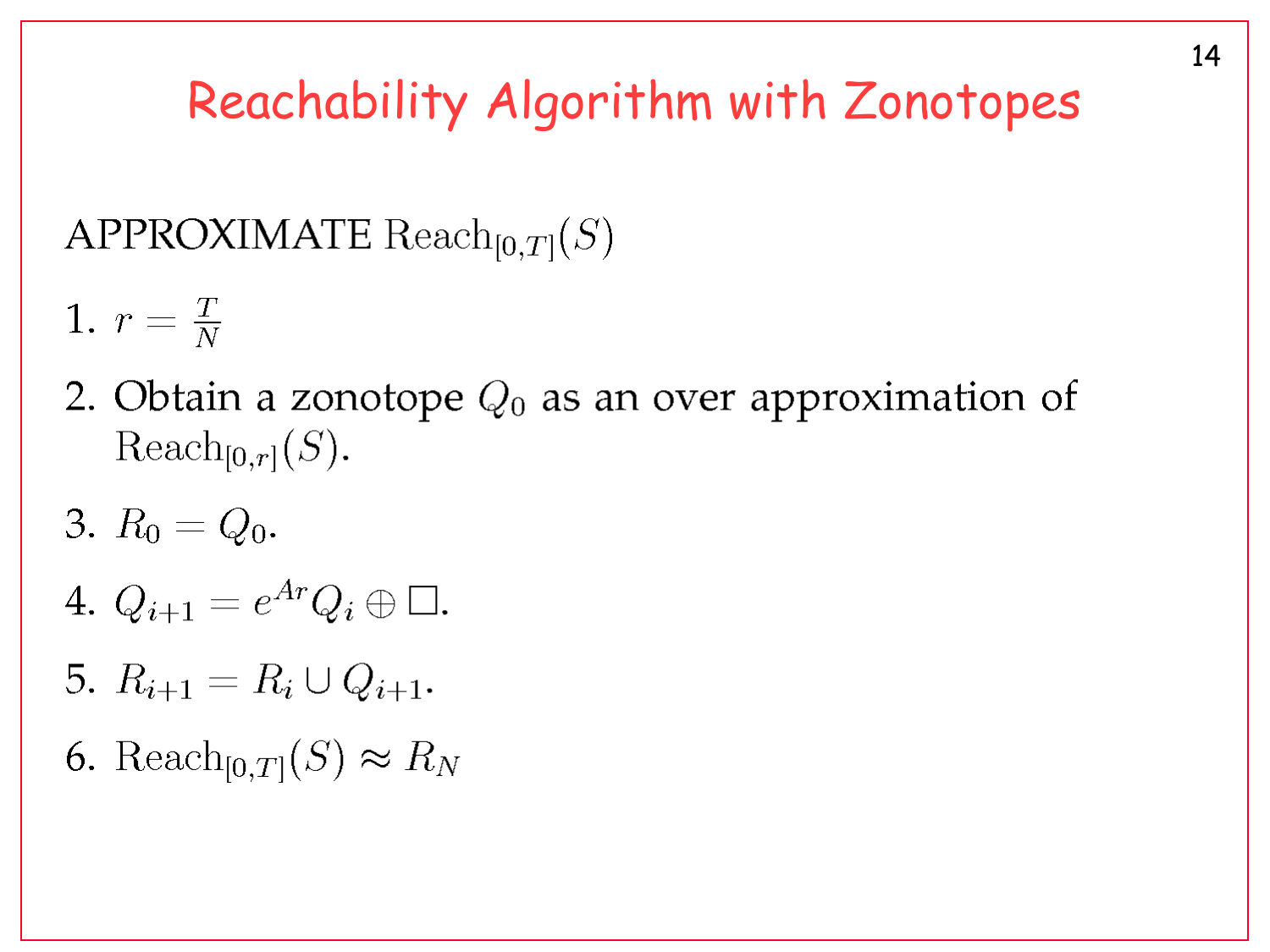#### Two dimensional example



#### Reachable set on the interval [0,2], 100 iterations.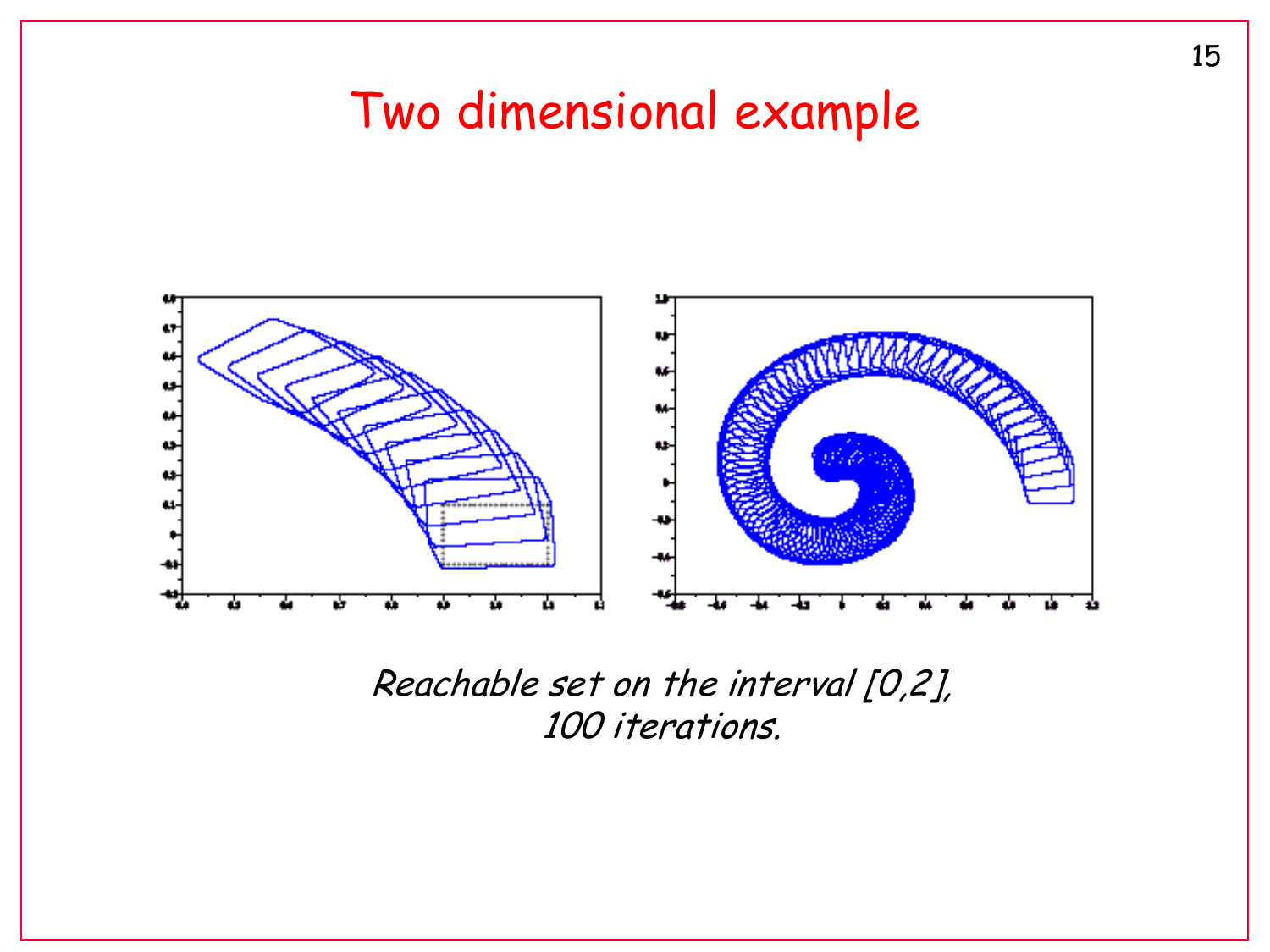#### Five dimensional example



Projections of the reachable set on the interval [0,1], 200 iterations.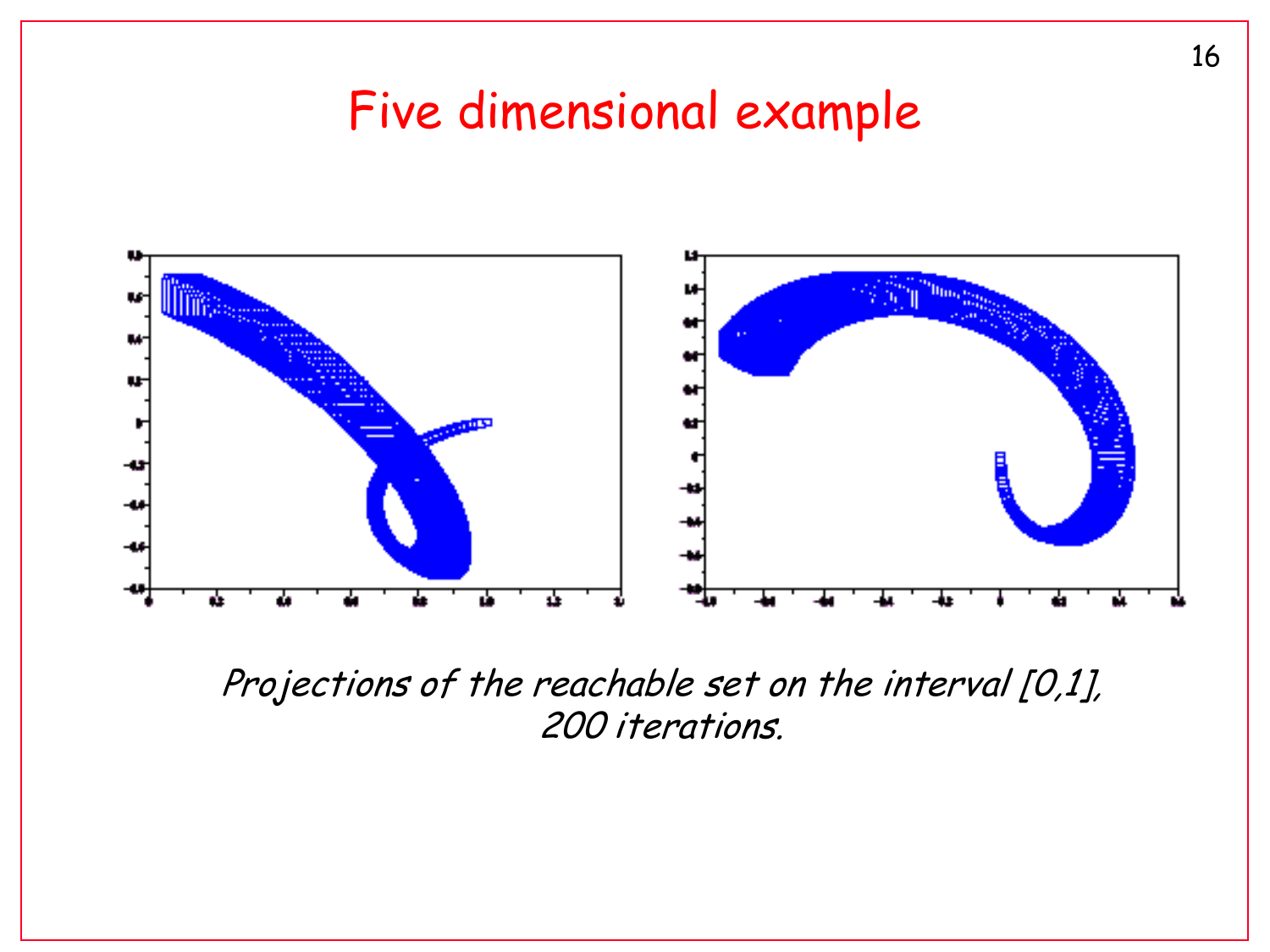# Hybrid Systems

We consider the class of hybrid systems that consists of:

- 1. A finite set Q of modes.
- 2. In each mode q, the continuous dynamics is given by a linear system:

$$
\dot{x}(t) = A_q x(t) + B_q u(t), u(t) \in U_q
$$

3. Switching conditions (Guards) are given by linear inequalities:

$$
q \rightarrow q' \Longleftrightarrow x(t) \in S_{q,q'} = \left\{ m_{q,q'} \leq h_{q,q'} \cdot x \leq M_{q,q'} \right\}
$$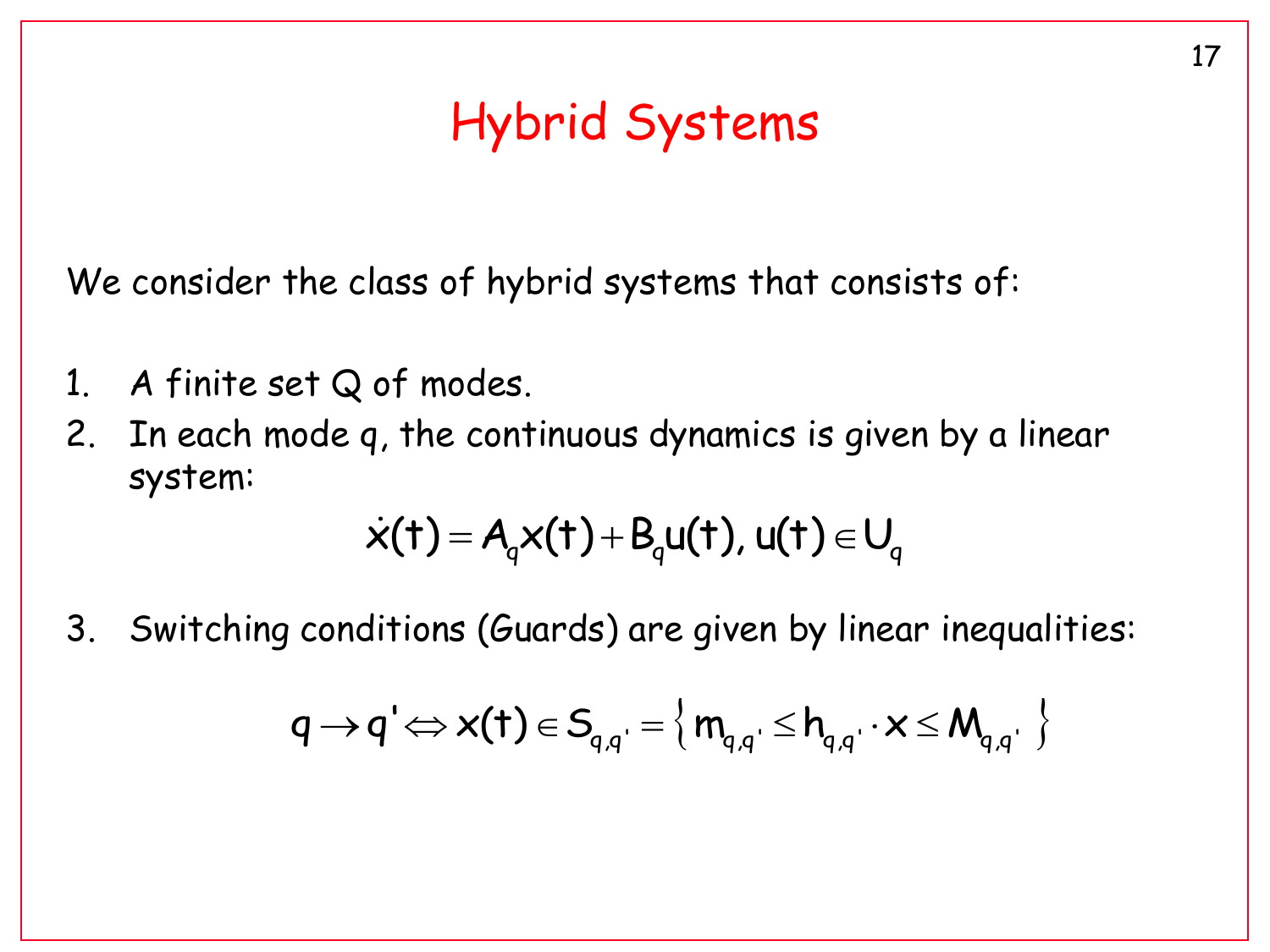#### Reachability of Hybrid Systems

Following the classical scheme for reachability of hybrid systems:

- In each mode, the reachability analysis of the continuous dynamics is handled by our algorithm.
- Processing of discrete transitions requires:
	- 1. Detection of the intersection of a zonotope with a guard.
	- 2. Computation of this intersection
		- The intersection of zonotope with a band is not a zonotope.
		- Over-approximation algorithms.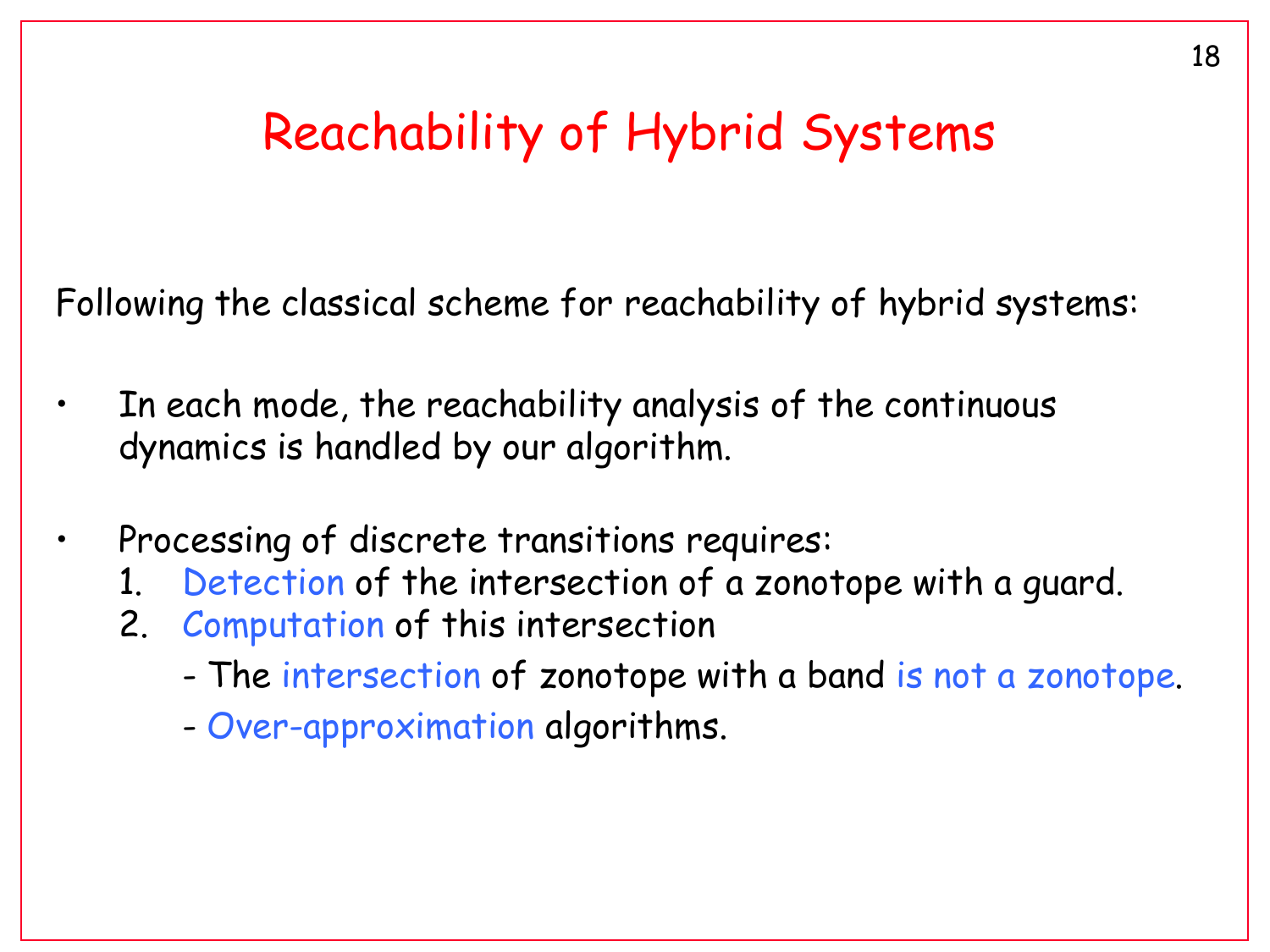#### Event Detection

• Detection of the intersection of a zonotope with a guard.

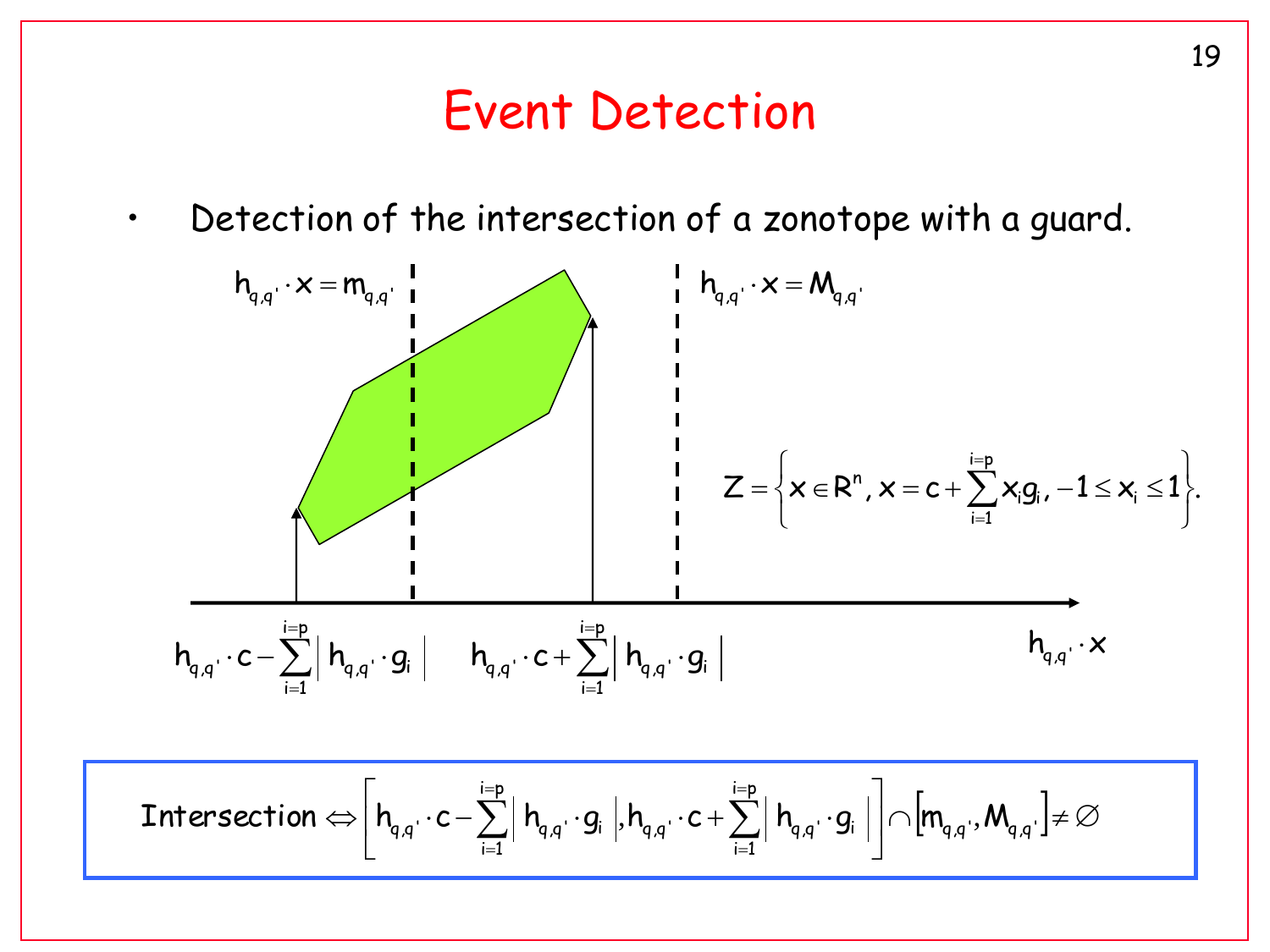### Computing the Intersection

• Over-approximation by projection and bloating:



The over-approximation I is

- a zonotope:  $\mathbf{I} = P_{\mathsf{v}} \mathbf{Z} \oplus [\mathbf{\alpha}, \mathbf{\beta}] \mathbf{v}$ .
- included in the guard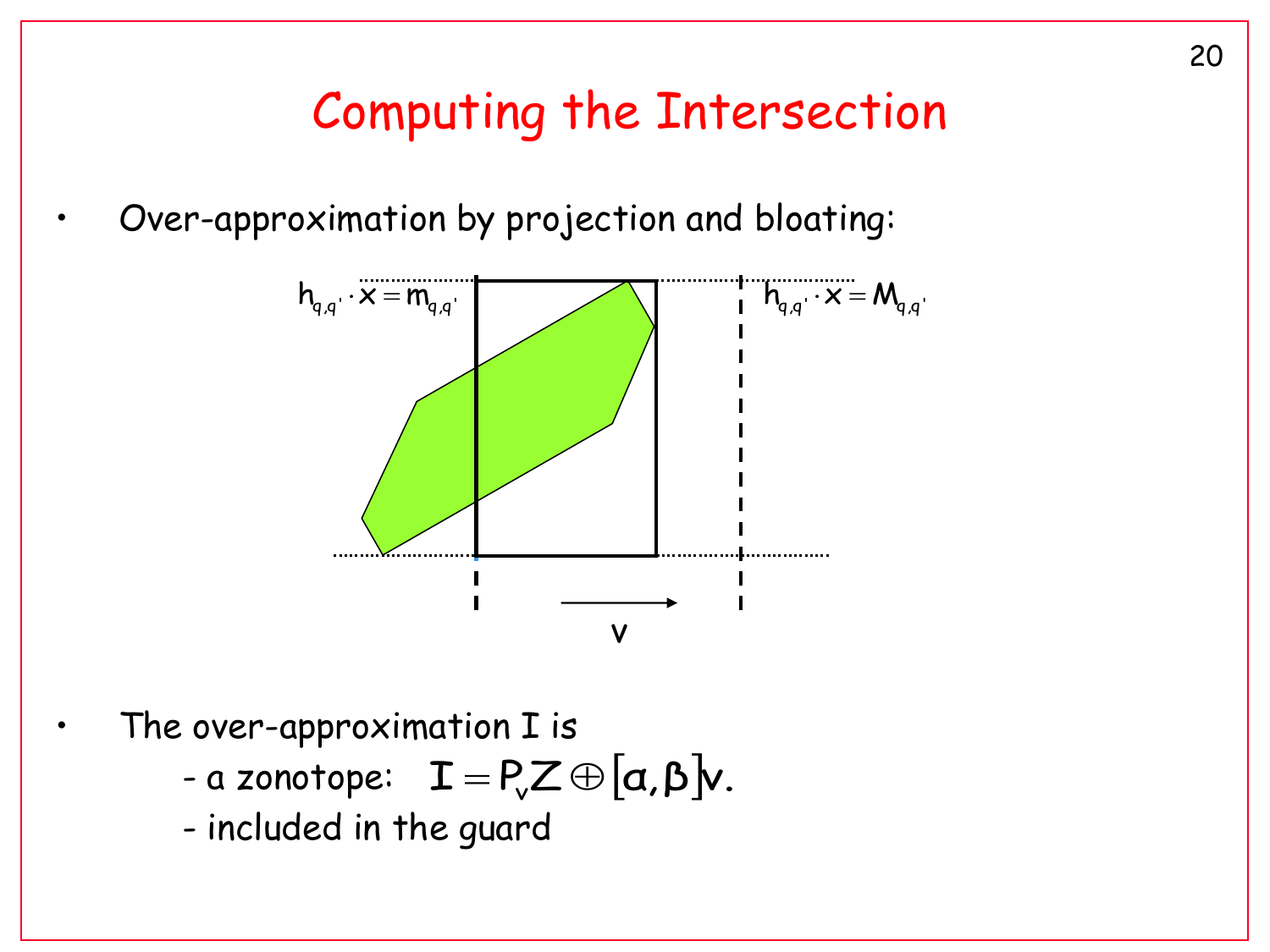### Computing the Intersection

• You can project in an other direction:



Find the direction which results in the *best* over-approximation.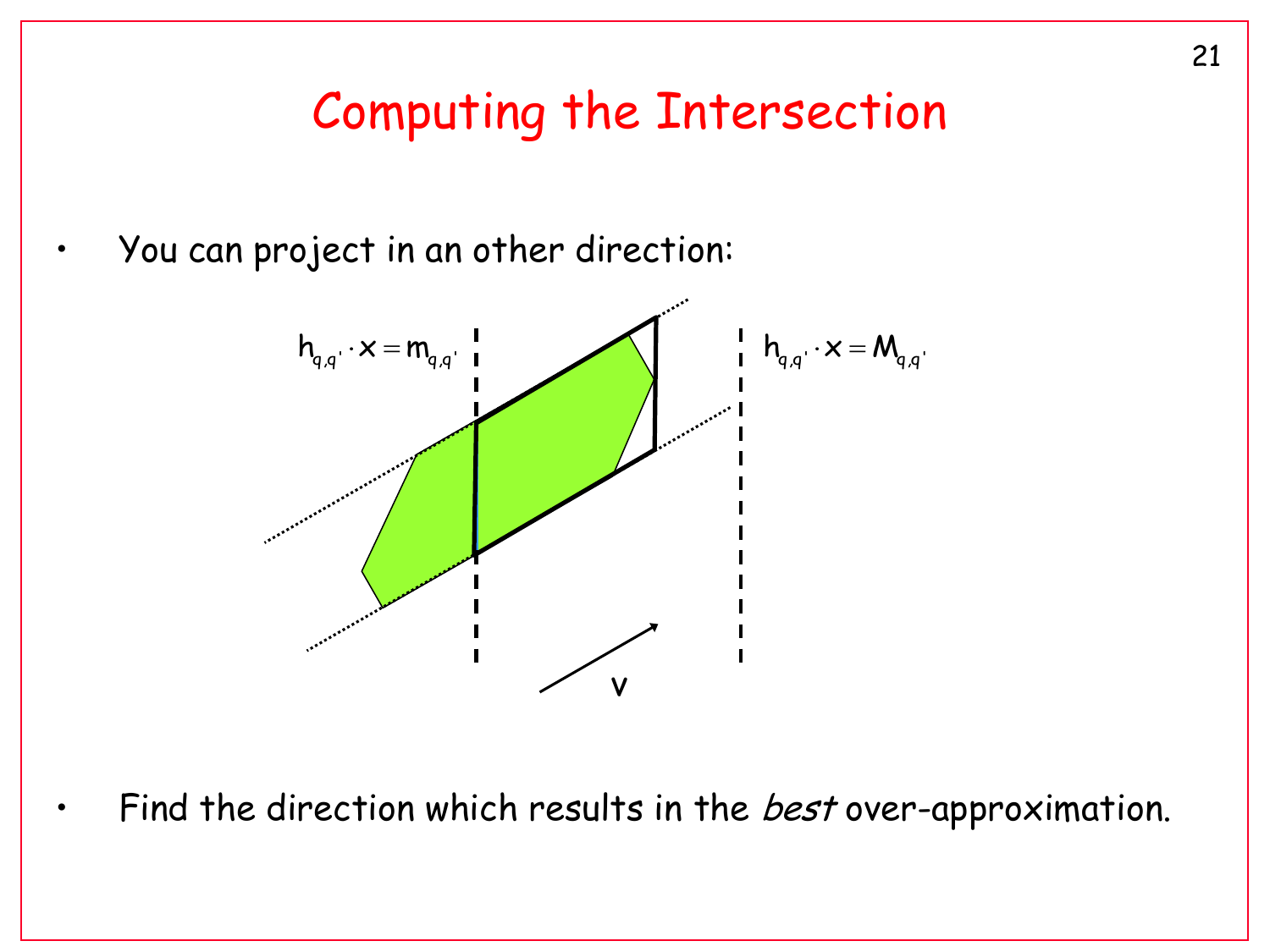# Direction of Projection

- Computation of the best direction is feasible but difficult
- Heuristics:
	- direction as weighted sum of generators (C. Le Guernic):

$$
\mathsf{v}=\sum_{\mathsf{i}=1}^{\mathsf{i=p}}\frac{\left|\mathsf{g}_{\mathsf{i}}\cdot\mathsf{h}_{\mathsf{q},\mathsf{q}}\cdot\right|}{\left\|\mathsf{g}_{\mathsf{i}}\right\|}\mathsf{g}_{\mathsf{i}}.
$$

- use the dynamics of the system:

$$
v = Ac + Bc_U.
$$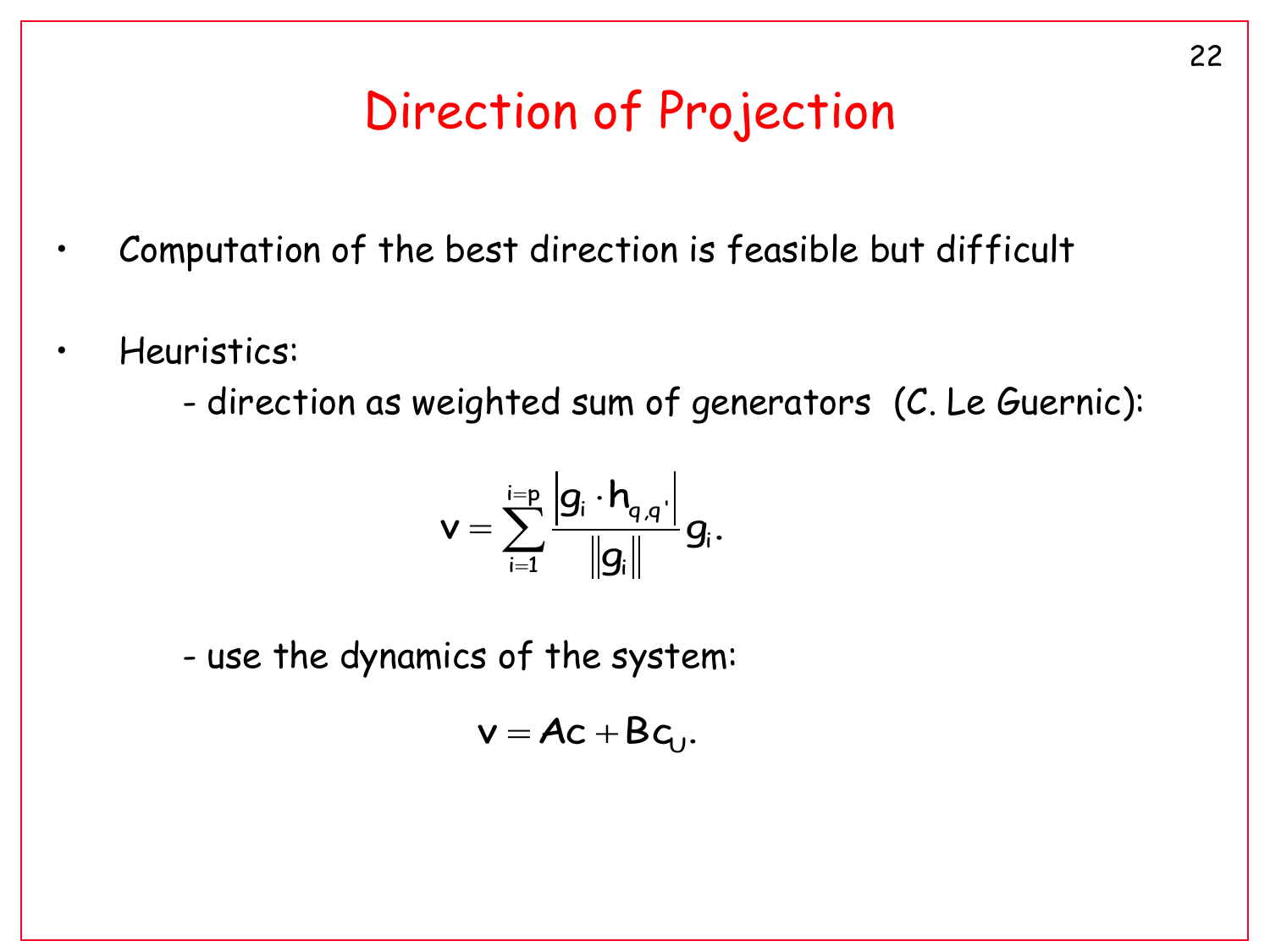### Direction of Projection

#### • Dynamic heuristic:



• A large part of the over-approximation at step k is actually reachable at steps k+1, k+2…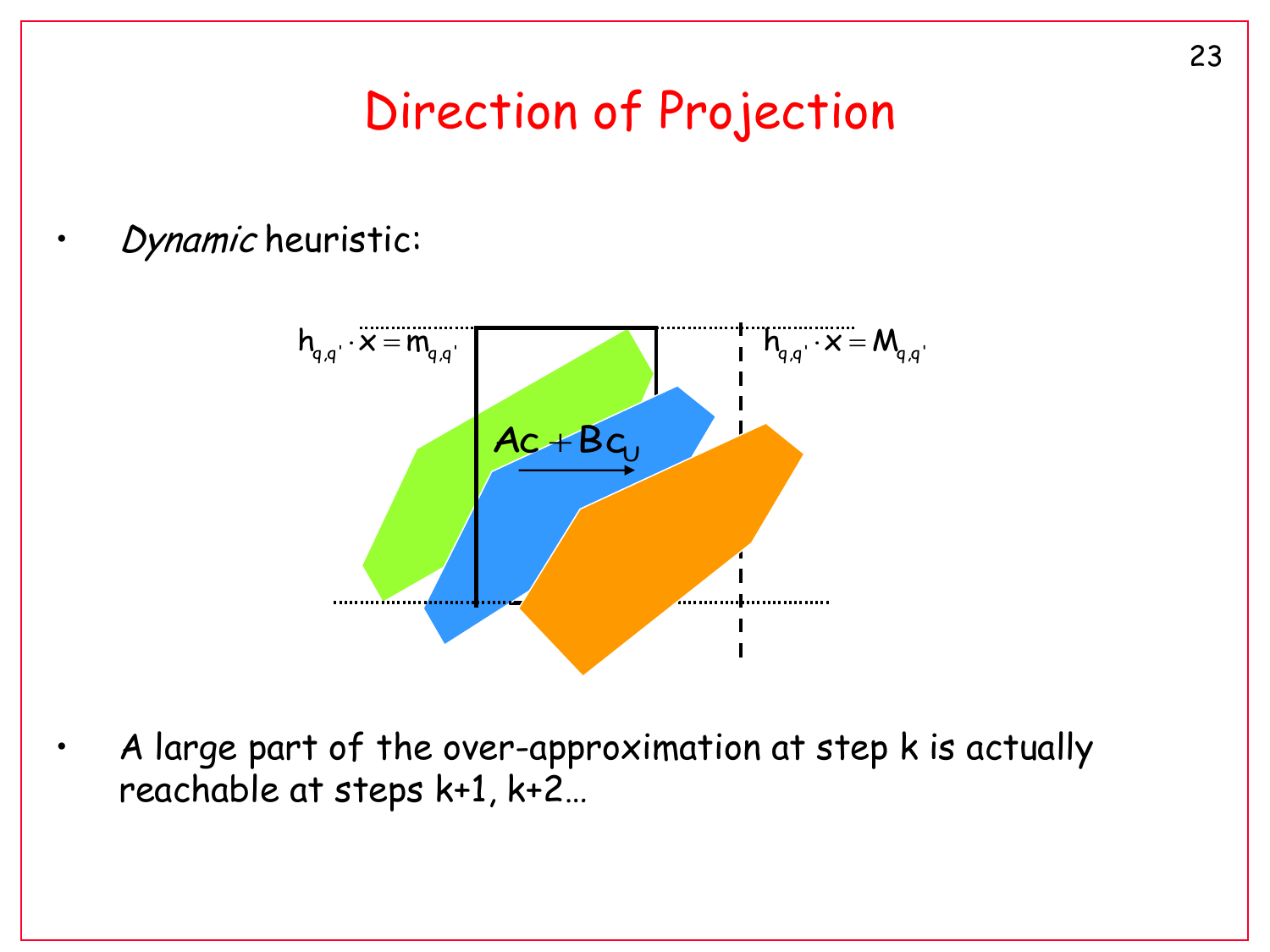# Example

#### Two tank system:



Want to check robustness of periodic behavior.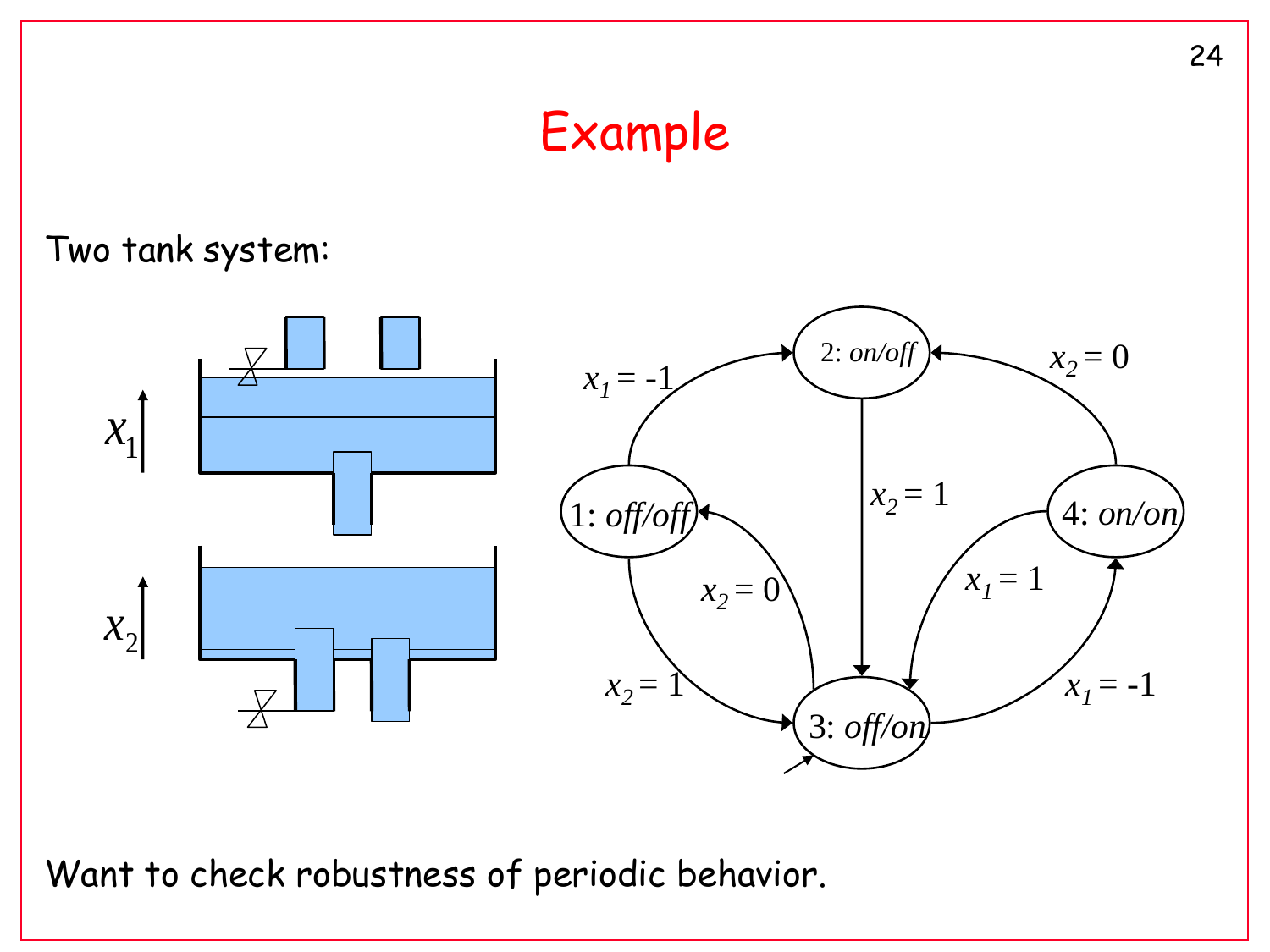# Example



Reachable set of the two tank system for  $\mu$  = 0.01 and  $\mu$  = 0.1

Hybrid reachability needs to be tested for large scale examples.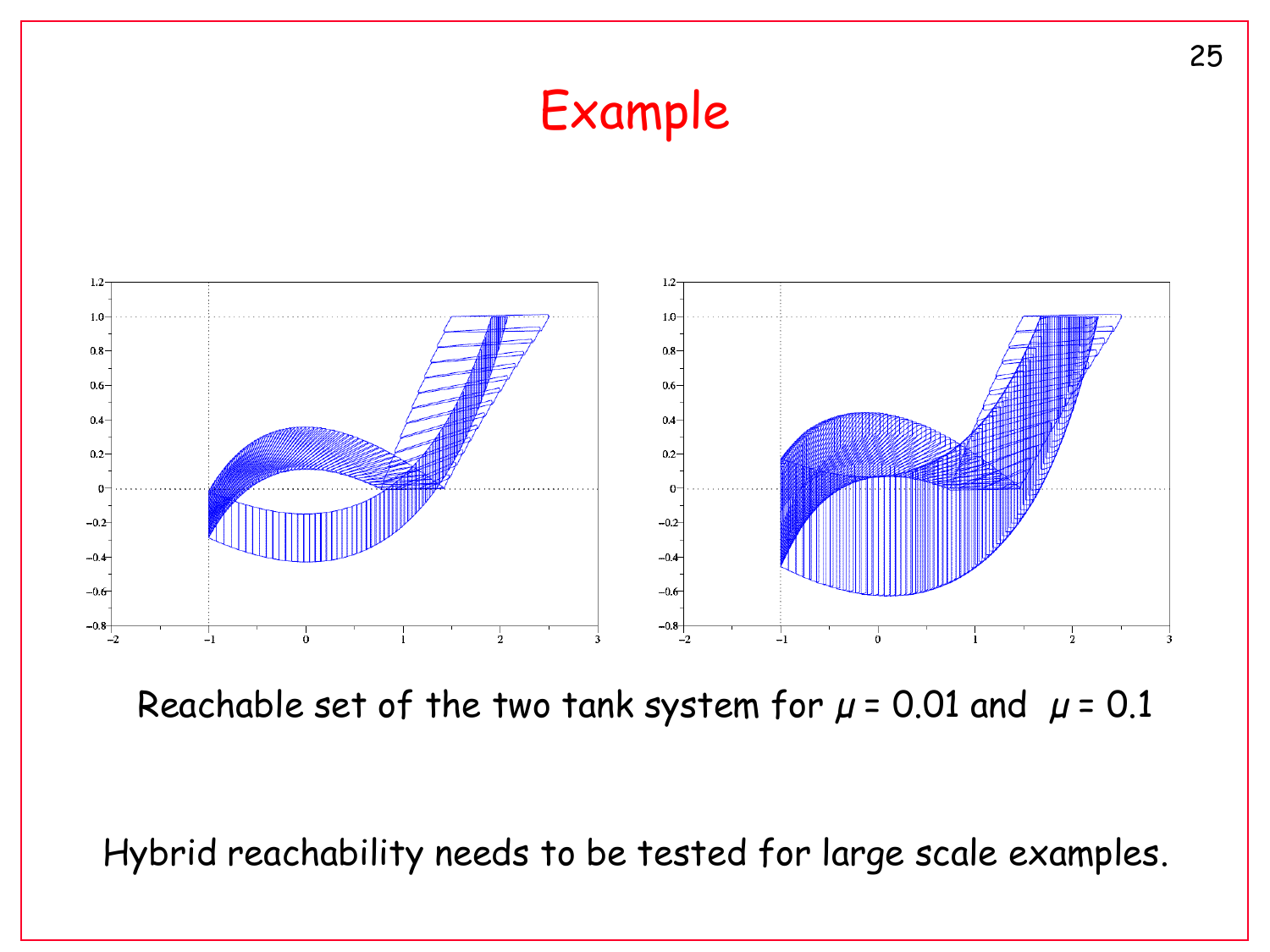#### Reachability of Nonlinear Systems

Two approaches for reachability analysis of nonlinear systems:

- Hybridization approach [Asarin, Dang, Girard]:
	- state space is partitioned
	- in each region, linear conservative approximation of the nonlinear vector field
	- accurate approximation
- Trajectory piecewise linearization [Han, Krogh]:
	- at each time step, vector field linearized around the center of the zonotope
	- efficient computations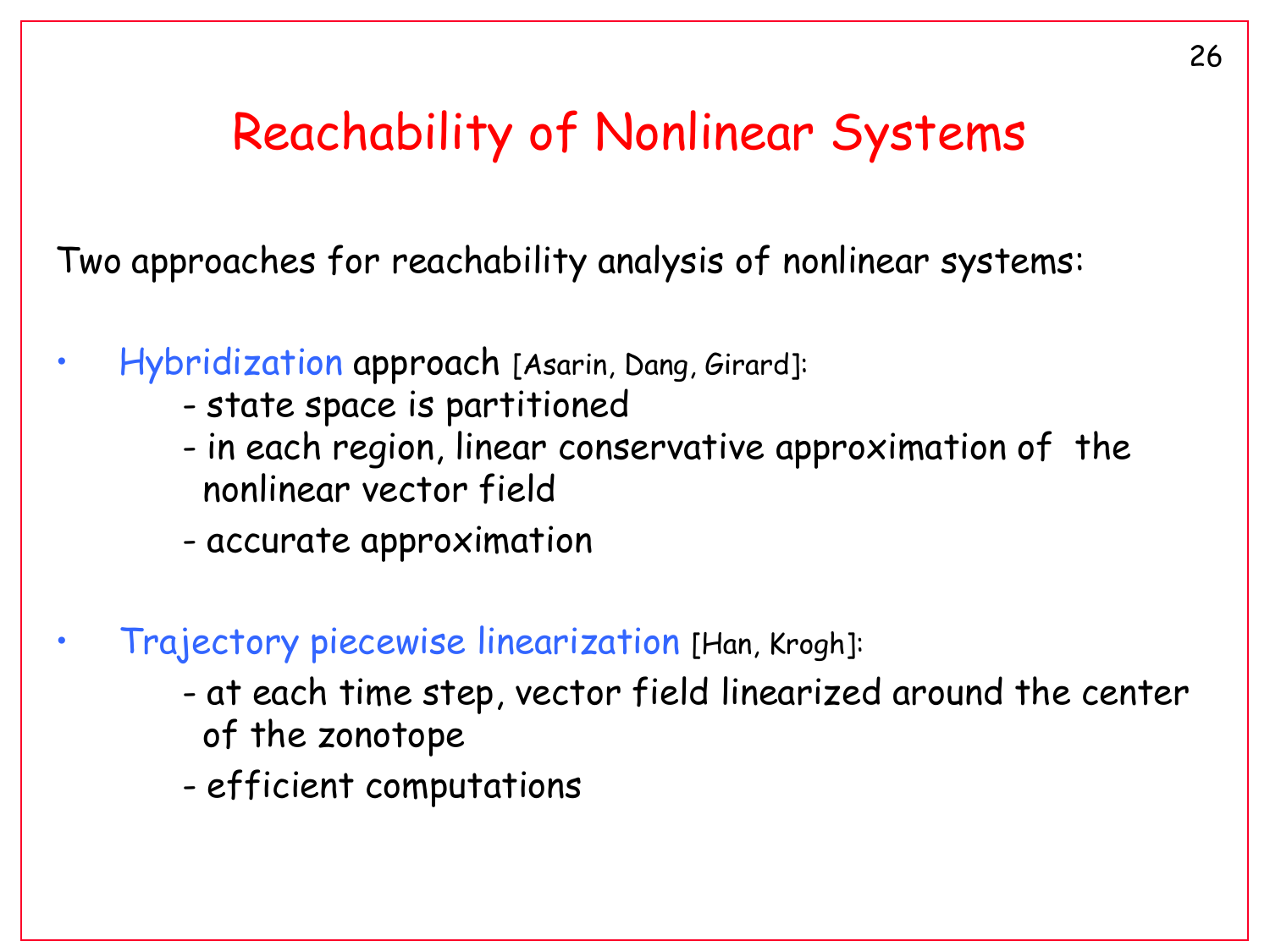# MATISSE

- MATISSE is a MATLAB toolbox.
- Developed by Antoine Girard and George Pappas at UPenn.
- Main purpose is to compute abstraction/reduction of constrained linear systems, based on approximate bisimulation.
- Contains a functionality to compute the reachable set of a constrained linear system.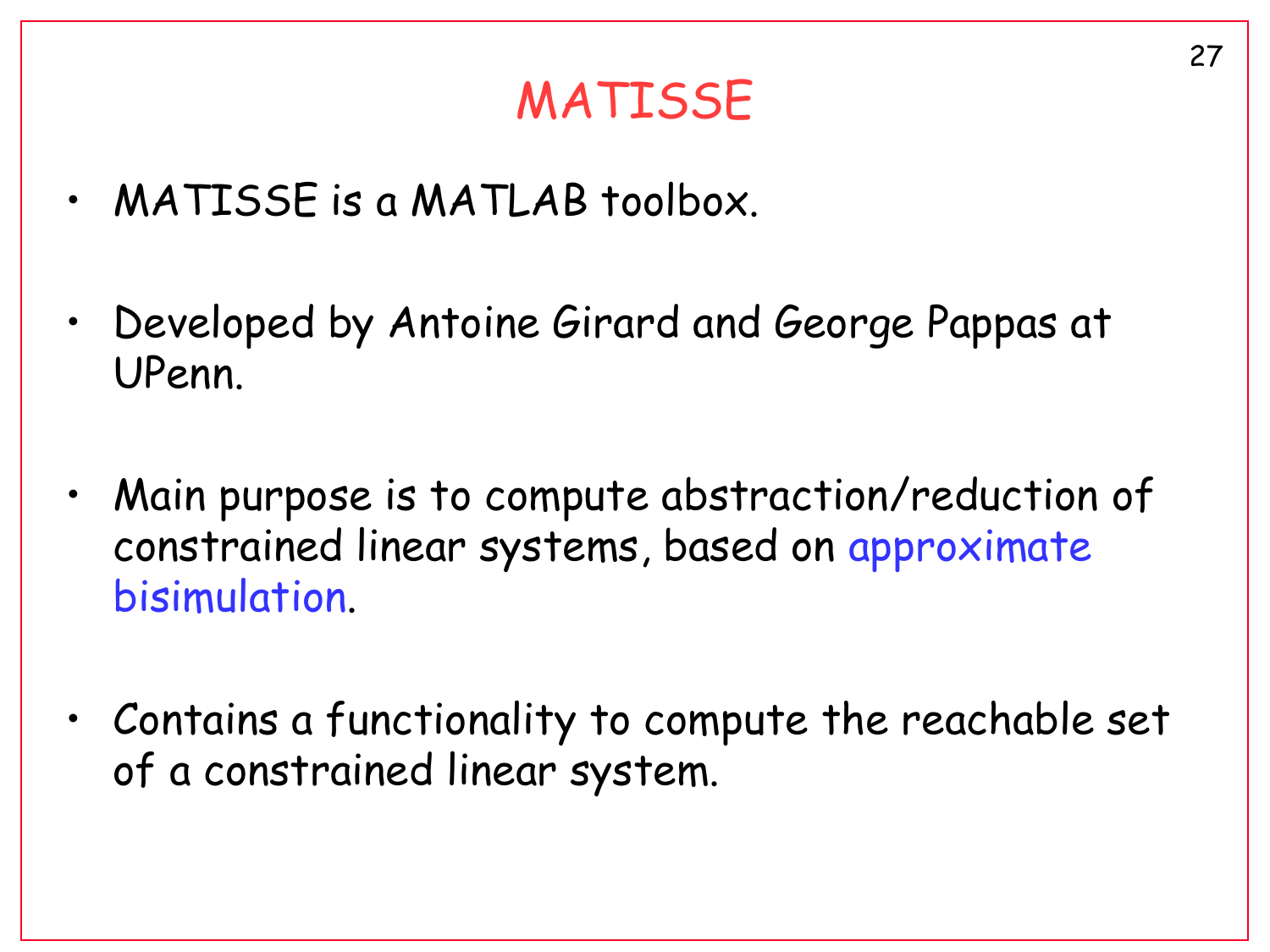# Constrained Linear Systems

- Constraints and reachable set are expressed as zonotopes.
- Constrained linear systems are systems of the form:

$$
\dot{x} = Ax + Bu,
$$
  
\n
$$
y = Cx,
$$
  
\n
$$
x(0) \in I, u(t) \in U.
$$

• The set I and U are zonotopes.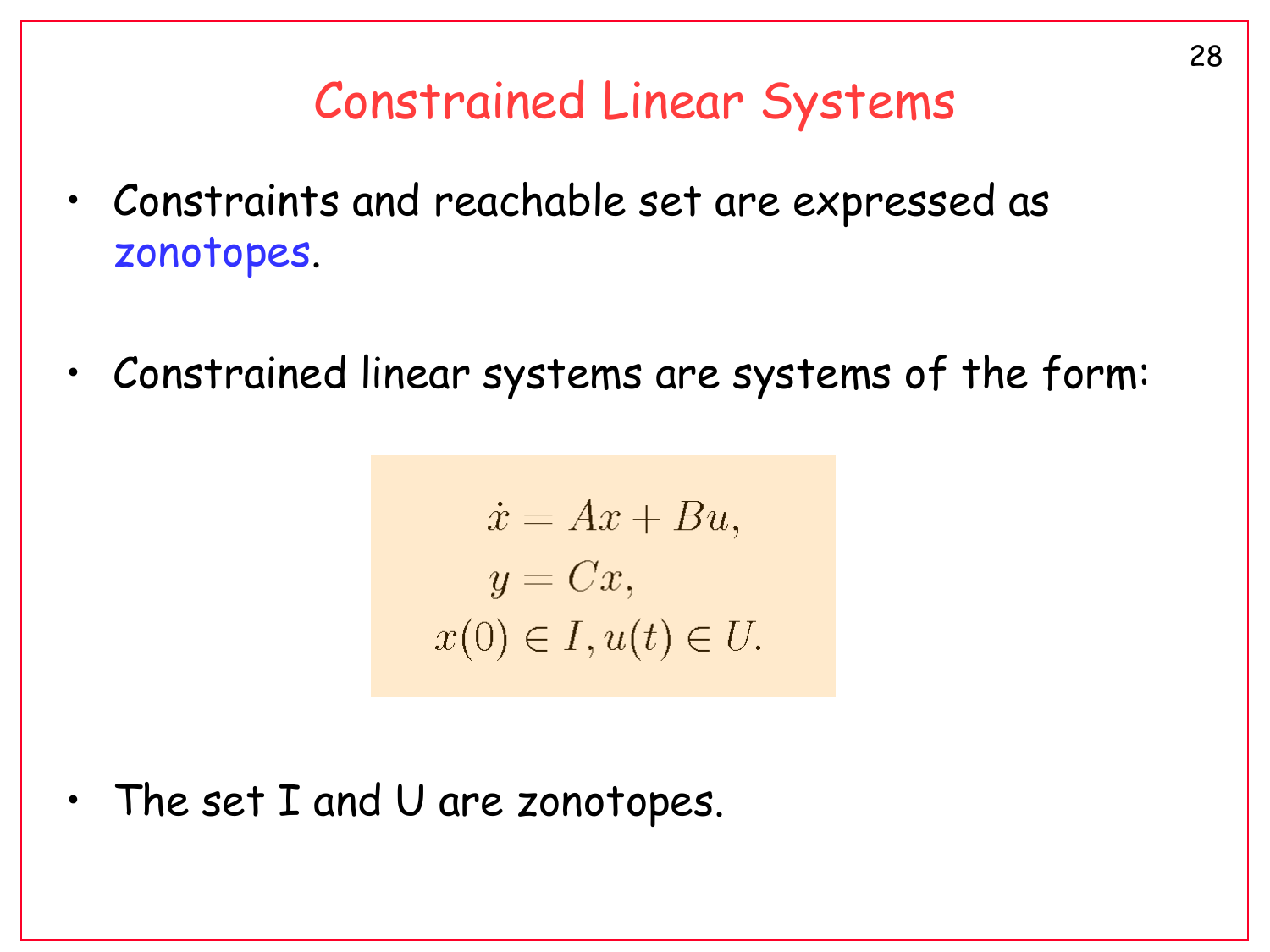# Usage

• A constrained linear system (CLS) is defined as a 5 tuple, (A,B,C,U,I).

$$
S = \text{cls}(A, B, C, U, I);
$$

• Example: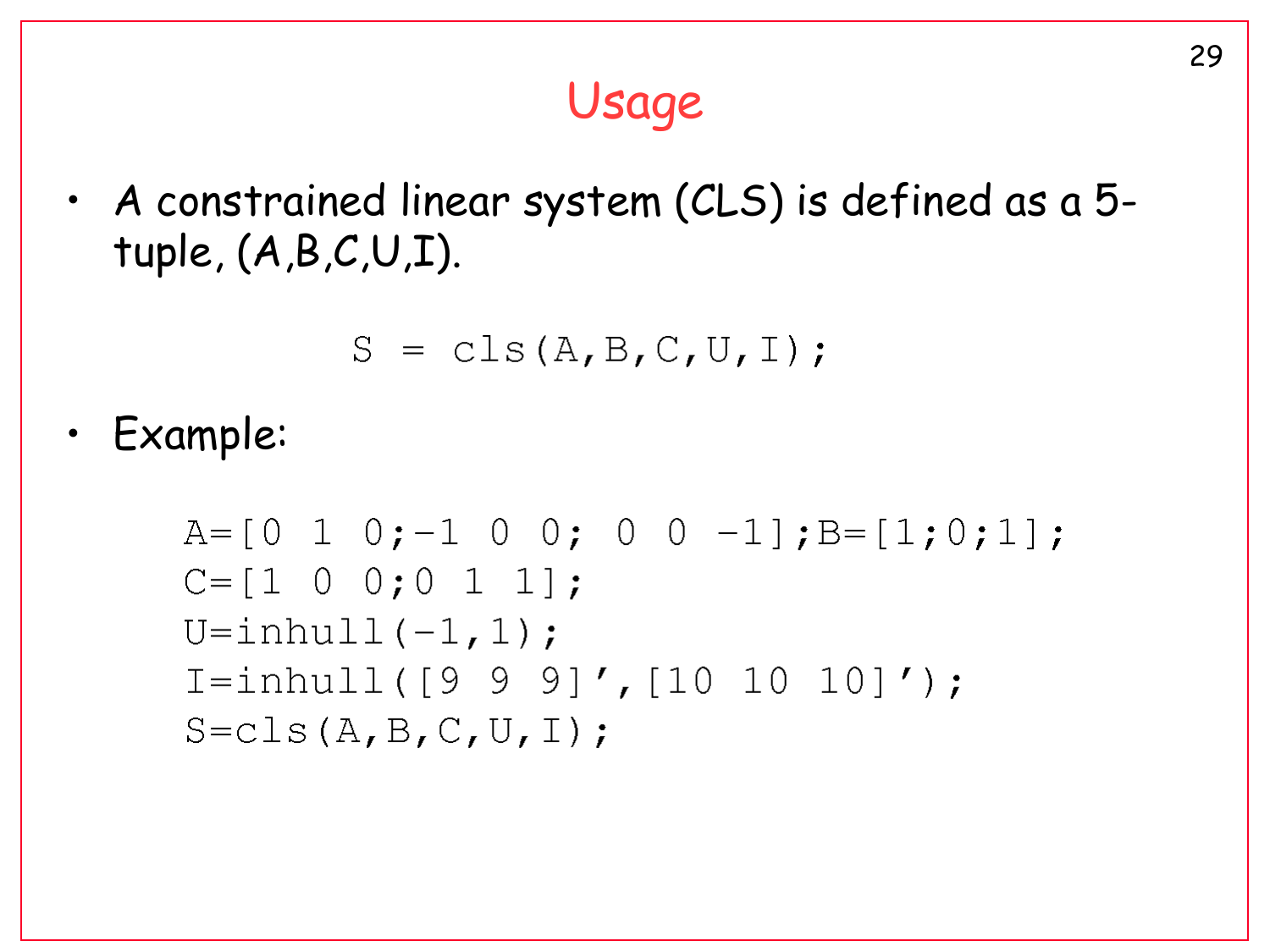# Reachable set

• Reachable set is computed using the function reach\_set. The function returns two arrays of zonotopes.

```
[Rx, Ru] =reach_set (S, dt, N);
```
- S is a CLS, dt is the time step, N is the number of intervals. The end time of the reachability algorithm is thus N x dt.
- Then, a 2-dimensional cross-section of the reachability set can be plotted using:

```
plot\_reach(Rx, Ru, P, 'b');
```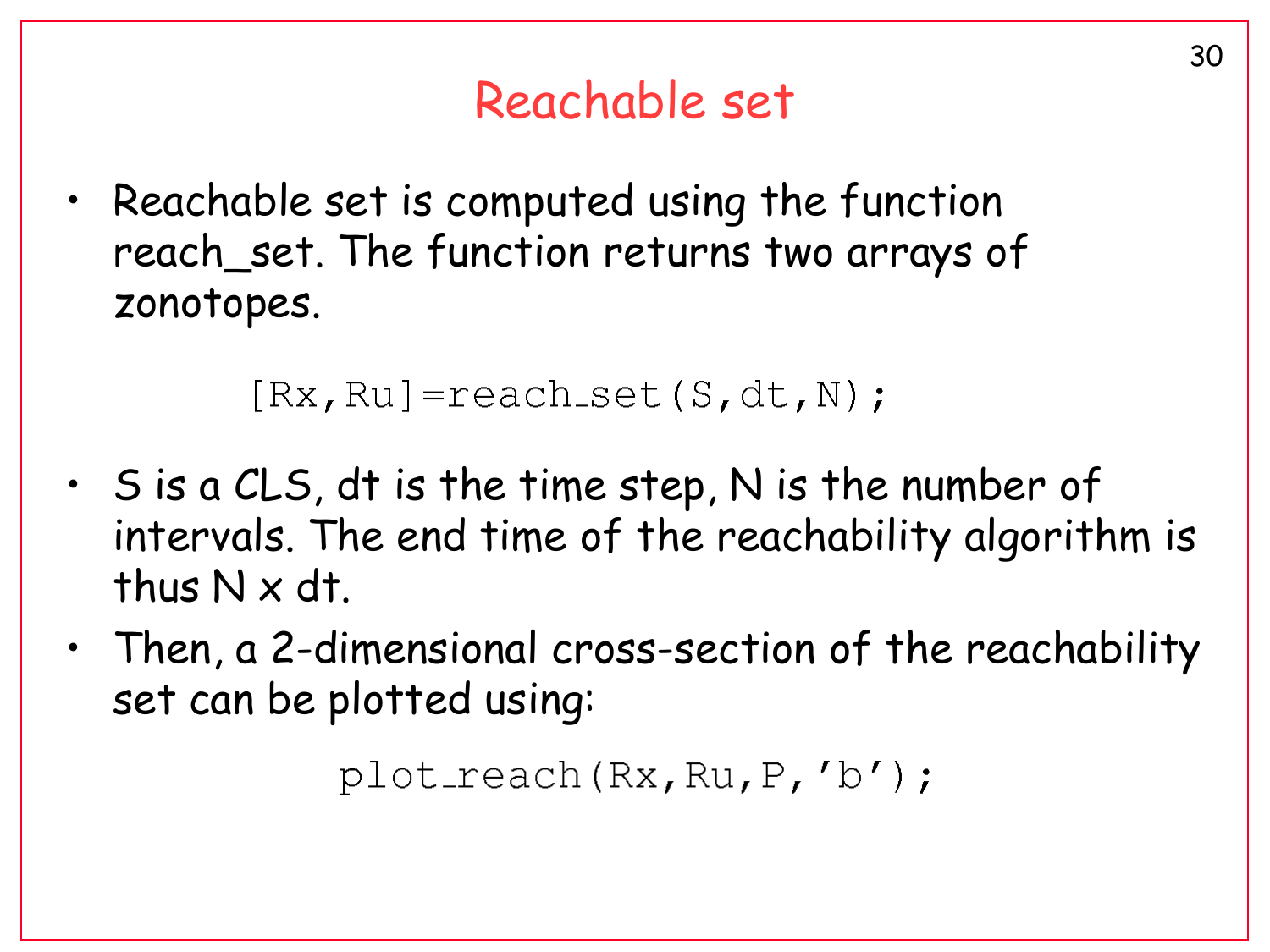Plotting the reachable set

- Plotting the reachability set in 2D:  $plot\_reach(Rx, Ru, P, 'b')$ ;
- P is a 2xm matrix that defines the projection from output space to  $\mathbb{R}^2$ .
- The color of the plot is defined by the last option. In this case 'b' means blue, 'r' means red, etc